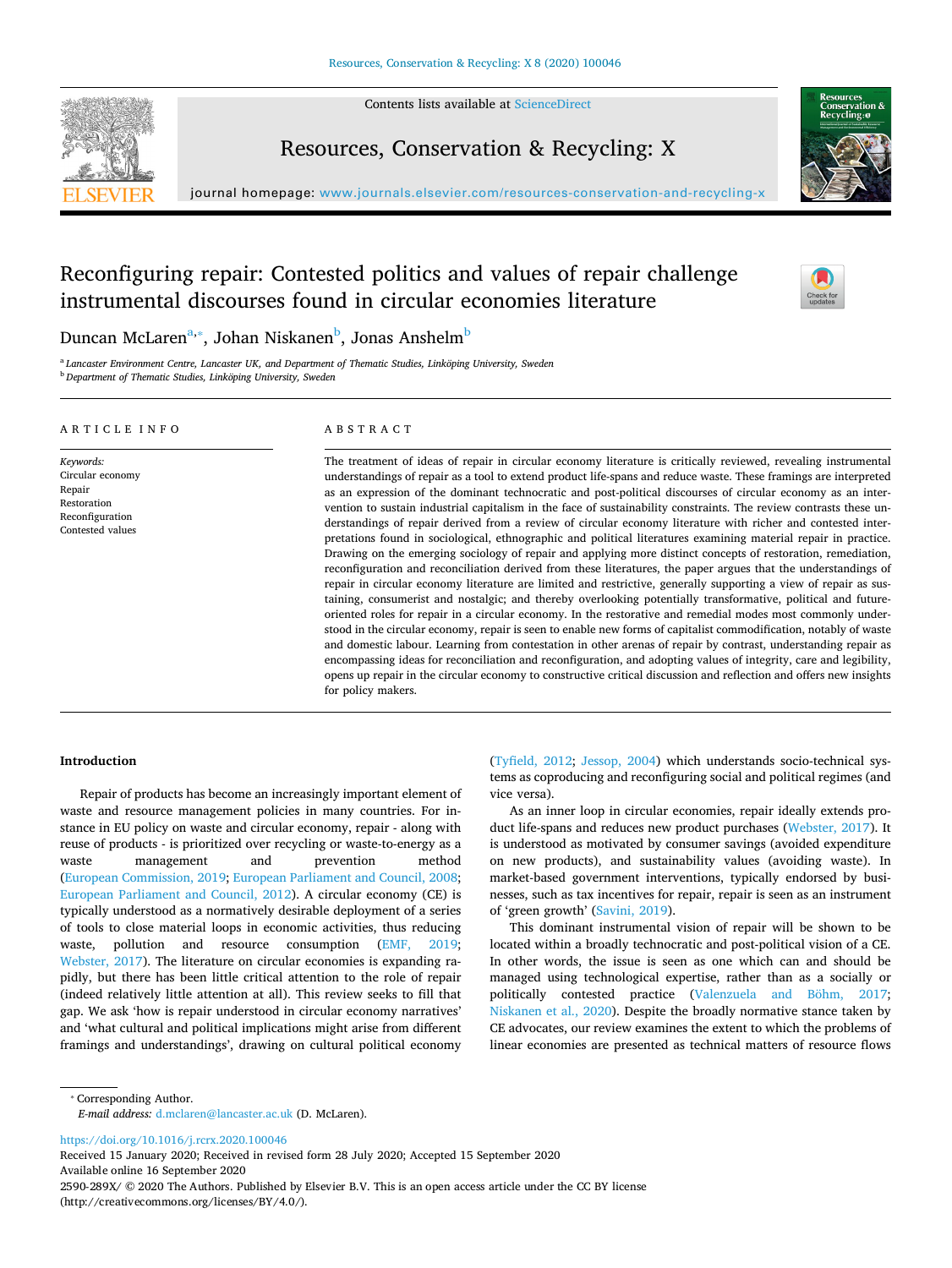and environmental impacts from waste, rather than as issues of social injustice arising in the impacts of industrial and consumer society, expressed through practices such as resource extractivism, land-grabbing, and labour exploitation.

In this review we explore the extent to which such an instrumental and technocratic view of repair (found in circular economy literature) diverges from that in other academic literatures examining repair and maintenance (of material objects and infrastructures), which, as one of us has previously demonstrated [\(McLaren, 2018](#page-9-3)), suggest a broad diversity of intentions, motivations and values. We aim to put the narrow instrumental understanding of repair into dialogue with these richer framings and insights from sociological, ethnographic and political studies of material repair in practice, so as to both enhance CE policy and practice, and contribute theoretically to the sociology of repair. This is done through a critical review of broader CE discourses to understand how they might embrace or be challenged by alternate conceptions and narratives of repair. We particularly consider whether the application of 'repair ethics' to CE practices might transform or 'reconfigure' rather than sustain or 'restore' industrial society.

By introducing the contestation of meanings and norms revealed by the sociology of repair we hope to offer a richer understanding of repair to CE policy makers, academics and practitioners which could help them deliver both fair and just environmental and social goals. We argue that, depending on context and approach, repair might be a future liberating force, but that it can also act to sustain unjust social relations.

In the next section we present the methodology and the material used, before analyzing repair narratives in the CE literature. We then introduce a broader understanding of repair contrasting 'reconstruction' (or restoration); 'remediation'; 'reconciliation' and 'reconfiguration' as distinct forms of repair (a categorization based on [Sennett \(2012\)](#page-9-4) and [McLaren \(2018\)\)](#page-9-3), and outline key debates in the broader literature on repair. We subsequently transpose this political and cultural contestation of repair to the CE arena, and finally conclude with some thoughts on a possible reconfiguration of repair in the dominant instrumental CE narratives.

## **Section 1: CE and repair**

A search of Scopus and Web of Science using the terms 'Circular Economy' and 'Repair' returned 208 items using these terms in the title, abstract or keywords After eliminating duplicates and erroneous hits, 119 items remained. These are listed and categorised in the [Supplementary material](#page-8-4), and summarised in [Table 1](#page-1-0). We undertook a literature review to establish a consistent foundation for our analysis of circular economy narratives around repair. In subsequent steps we will supplement this with interviews and deliberative workshops. Here we present findings based on the literature review only.

The use of Scopus and Web of Science in parallel provided a broad sample of scholarly research on the topic. While Google Scholar may have identified a bigger sample of social science or business material, particularly in the form of books or book chapters, the lack of an abstract and keyword search facility in Google Scholar made it unsuitable for our purposes. The search terms were chosen because the 'Circular Economy' is a widely used term and keyword, distinguishing this literature. And the term 'repair' is commonplace in CE definitions ([Kirchherr et al., 2017](#page-9-5)), widely used by proponents [\(Webster, 2017](#page-10-0)), and in government policies, and has even spawned an activist movement (the right-to-repair movement: [https://www.ifixit.com/Right-to-](https://www.ifixit.com/Right-to-Repair/Intro)[Repair/Intro\)](https://www.ifixit.com/Right-to-Repair/Intro). Repair is thus a key concept through which CE narratives might be understood. The abstracts, and where necessary, the full texts, of the papers were read to identify those treating in more depth on repair, and to categorise them as set out below.

This review process ensured that the papers considered here are illustrative of the main narratives of repair in CE literature. Narrative analysis focuses on the ways people make and use stories (and other

<span id="page-1-0"></span>**Table. 1**

| Summary of 'CE and Repair' material reviewed |  |
|----------------------------------------------|--|
|----------------------------------------------|--|

| Total items                                 | 119 publications                                                                                                                                                                                  |  |
|---------------------------------------------|---------------------------------------------------------------------------------------------------------------------------------------------------------------------------------------------------|--|
| Most frequent journals<br>publishing        | Journal of Cleaner Production (15 articles)                                                                                                                                                       |  |
| Location of study (where                    | Resources, Conservation and Recycling (10)<br>Sustainability (10)<br>Procedia CIRP (International Academy for Production<br>Engineering) (5)<br>Journal of Industrial Ecology (3)<br>EU(11 cases) |  |
| specified)                                  | Netherlands (6)<br>China (5)<br>Sweden (5)<br>Denmark (3)<br>Latvia (2)<br>Italy $(2)$                                                                                                            |  |
|                                             | Portugal (2)<br>United Kingdom (2)<br>USA(2)<br>Russia (2)<br>Australia, Austria, Spain, Germany, Belgium, India,<br>New Zealand (1 each)                                                         |  |
| Sector / product focus<br>(where specified) | Electrical/electronics (27) including                                                                                                                                                             |  |
|                                             | ICT $(14)$ , including<br>Smartphones (8)<br>Clothing/fashion (4)                                                                                                                                 |  |
|                                             | Additive manufacturing (3)<br>Civil engineering/transit (2)<br>Medical devices (2)<br>Chemicals, Education, Household durables, Flooring,                                                         |  |
|                                             | Food, Luxury goods, Plastics, Power plants, Pulp and<br>Paper, PV modules, Shipbuilding, Steel, Windows (all<br>1 each)                                                                           |  |
| Methods (where<br>specified)                | Reviews (including systematic and bibliometric) (16)                                                                                                                                              |  |
|                                             | Proposals (for metrics, taxonomies etc) (13)<br>Modelling (12)<br>Case studies (12)<br>Interviews (of consumers, businesses etc) (11)                                                             |  |
|                                             | Life-cycle or Material Flow analysis (10)<br>Survey (9)                                                                                                                                           |  |
|                                             | Legal or policy analysis (9)<br>Business model analysis (6)<br>Data analysis (of pre-existing data) (5)                                                                                           |  |
|                                             | Experimental (3)<br>Deliberative workshops (1)                                                                                                                                                    |  |
| Significance of repair to<br>aim of paper   | Central (a main topic) (12)                                                                                                                                                                       |  |
|                                             | Significant (necessary to the analysis) (29)<br>Incidental (peripheral or mentioned only in passing)<br>(78)                                                                                      |  |
| Definition/conception                       | Repair as one tool for circular economy (112)<br>including                                                                                                                                        |  |
| Motivation/purpose (of<br>repair)           | Repair as an inner loop in the circular economy (15)<br>Other/unspecified (7)<br>Repair described in instrumental terms (75) including<br>                                                        |  |
|                                             | Repair specifically as a means of product life<br>extension (20)<br>Repair as means of adding value in CE (18)                                                                                    |  |
|                                             | Repair described as motivated partly or wholly by<br>non-instrumental values such as identity or social<br>connection (16)                                                                        |  |
|                                             | Unclear/unspecified or not relevant to paper aims<br>(28)                                                                                                                                         |  |

narratives such as excuses, myths, reasons for doing and not doing) to organize our experience and interpret the world ([Bruner, 1991\)](#page-8-5). Narratives therefore place objects and activities into a purposeful or consequential framework. We use narrative as a term here to highlight the meaning, role and purpose attributed to an activity (such as repair) by those talking or writing about it. In categorizing the articles we have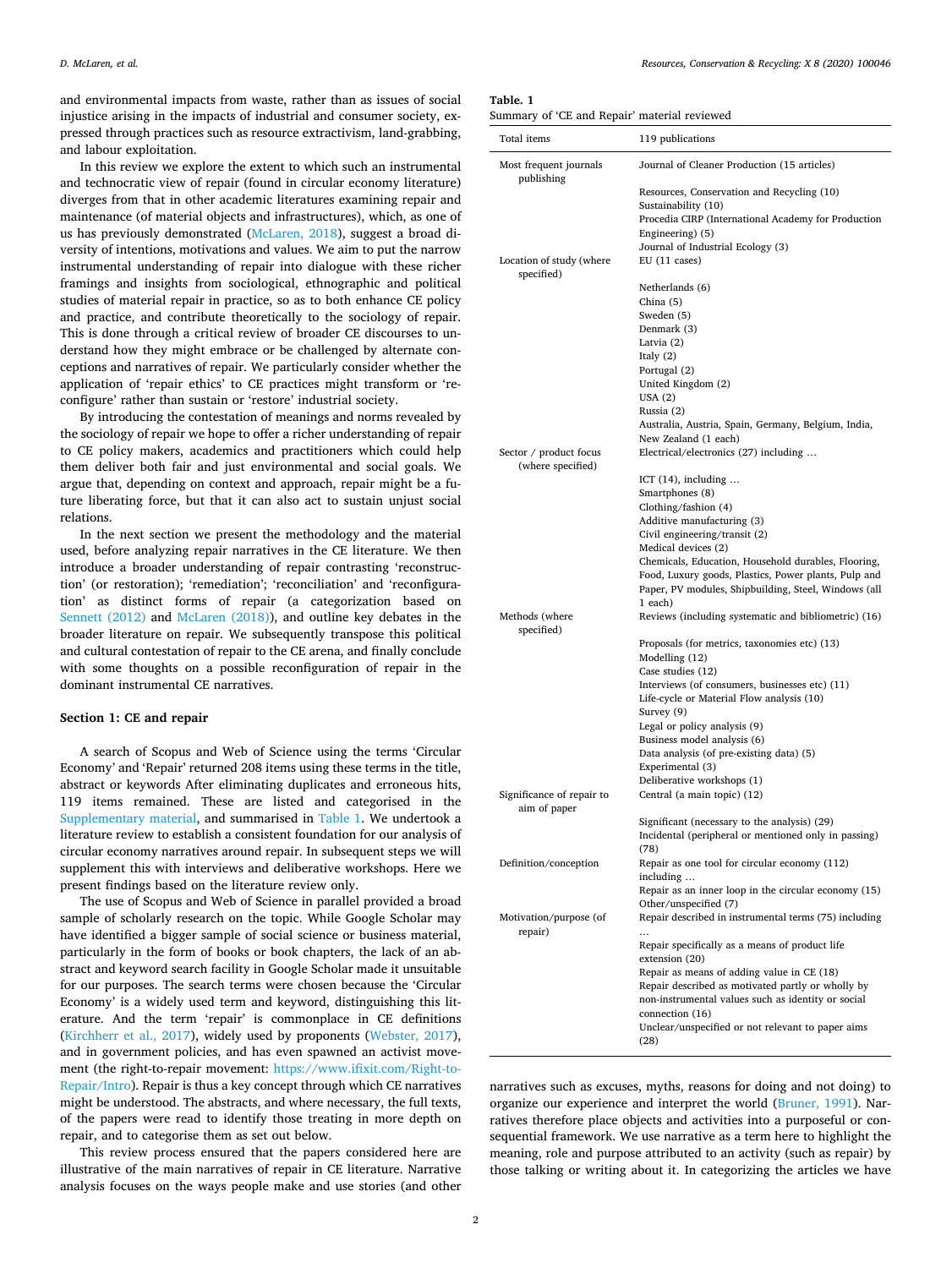therefore paid close attention to the purposes attributed to repair, whether explicitly, or through context. To understand narratives about repair in relation to other circular economy narratives, it is important to consider papers in which repair is presented incidentally, as well as those in which it features significantly. Our data set includes 78 items in which the treatment of repair is incidental, and 41 in which it is significant (29) or even central (12) to the aims of the paper.

The literature was mainly published in journals focused on resources, clean production and sustainability (see [Table 1\)](#page-1-0). However, the set also includes journals from management, marketing, engineering and law, providing a broad overview of treatments of the topic. It is notable, however, that the circular economy literature identified here does not particularly extend into sociological, ethnographic or science and technology studies journals. Even though there are articles in such journals on other aspects of the circular economy (e.g. [Hobson and](#page-9-6) [Lynch, 2016](#page-9-6); [Gregson et al., 2015](#page-9-7); [van den Berg et al., 2020\)](#page-10-3), these rarely focus on repair.

The earliest paper returned was from 2010, and numbers increase year on year to 47 in 2019. The geographic and sectoral spread of papers is broad (see [Table 1\)](#page-1-0). The overwhelming majority of these papers (112) mention repair as one tool or contributor to a circular economy (confirming [Kalmykova et al. \(2018\)](#page-9-8) characterization of repair and maintenance as one amongst 45 circular economy strategies). Many do so only in passing, as a tool for waste reduction, alongside reuse and recycling: this 3R triptych (reduce/reuse/recycle) is typical of definitions of the circular economy [\(Kirchherr et al., 2017;](#page-9-5) [Reike et al.,](#page-9-9) [2018\)](#page-9-9). Some consider variants on a 3R model, including 5R [\(Yan et al.,](#page-10-4) [2011\)](#page-10-4), 6R ([Ci, 2010\)](#page-8-6), 9R ([Fassio and Minotti, 2019\)](#page-8-7) and Re-X ([Sihvonen and Ritola, 2015](#page-10-5)), but few focus on repair specifically. A small minority (15) of the papers we reviewed highlight that repair constitutes one of the inner loops of a circular economy (e.g. [Nussholz, 2017](#page-9-10); [Milios, 2018](#page-9-11)): the paucity of such mentions emphasizes the value in [Reike et al. \(2018\)](#page-9-9) suggestion that contemporary circular economy advocacy should focus more closely on such – currently poorly-closed – inner loops. Our focus on repair means that our searches may not have captured all papers focused on remanufacturing or refurbishment (which are in some respects close proxies for repair, though not normally undertaken by the end user or owner of the product, and distinctive in terms of tax, logistics and product standards ([Liu et al., 2016\)](#page-9-12)). However the sample does include several papers focused on remanufacture [\(Jansson, 2016](#page-9-13); [Migliore et al., 2020](#page-9-14); [Dominish et al., 2018;](#page-8-8) [Sinha et al., 2016;](#page-10-6) [Liu et al., 2016](#page-9-12)).

In the literature reviewed here, there is a huge predominance of implicit instrumental understandings of repair, as *a tool primarily deployed to extend the useful residence time of resources in the economy*. Our categorisation exercise identified such an understanding in more than four-fifths of all the papers we could categorise (including those mentioning remanufacturing as well as those mentioning repair). This understanding is typically described in terms of extending product life, increasing resource efficiency, or preventing waste. In a circular economy, waste and environmental impact is reduced through the application of 'science' and 'systems' thinking ([Webster, 2017\)](#page-10-0). Ideally, by repairing products instead of replacing them, both waste and resource extraction can be reduced (e.g. [EMF, 2019;](#page-8-3) [Milios, 2018](#page-9-11); [Ludeke-](#page-9-15)[Freund et al., 2019\)](#page-9-15). Only a small minority of papers (we counted 16) suggest or even hint at potentially non-instrumental motivations for repair, such as stimulating creativity, attachment or solidarity ([Spring and Araujo, 2017](#page-10-7); [Mendoza et al., 2019](#page-9-16); [Mugge, 2017](#page-9-17); [Dermody et al., 2020](#page-8-9); [Hobson, 2019\)](#page-9-18). Some such papers make particular reference to venues such as repair cafes, and makerspaces ([Williams et al., 2017](#page-10-8); [Prendeville et al., 2016](#page-9-19); [Ghisellini et al., 2016\)](#page-8-10) which feature more heavily in sociological and ethnographic literatures on repair (as we shall see below). Very rarely, authors bring cultural or emotional considerations to the centre, typically divorcing repair from consumer behaviour: [Dermody et al. \(2020\)](#page-8-9) explore worldviews and identity factors in self-repairers, while [Hobson \(2019\)](#page-9-18) suggests that repair behaviours can reconfigure "everyday material relations from one of use and disposal to one of care and stewardship" (p12).

More typically, even repair-centred papers presume a rational consumer influenced by cost and convenience, and thus focus on obstacles to repair such as lack of information, expense, restrictive warranties and poor design ([Flipsen et al., 2016](#page-8-11); [Hernandez et al., 2020](#page-9-20); [Milios, 2018;](#page-9-11) [Tecchio et al., 2019;](#page-10-9) [Pozo Arcos et al., 2018](#page-9-21); [Peiro et al.,](#page-9-22) [2017;](#page-9-22) [Singh et al., 2019\)](#page-10-10). Others examine technological means to enable repair, such as modularity (e.g. [Nissen et al., 2017\)](#page-9-23) or additive manufacturing (e.g. [Leino et al., 2016;](#page-9-24) [Sauerwein et al., 2019\)](#page-9-25), without ever questioning the purpose or desirability of repair. Some papers focus more closely on consumers [\(Mugge, 2017](#page-9-17); [Ackermann et al.,](#page-8-12) [2018;](#page-8-12) [Wieser and Troger, 2018;](#page-10-11) [Cherry and Pidgeon, 2018](#page-8-13); [Diddi and](#page-8-14) [Yan, 2019](#page-8-14)) exploring their emotional attachment to products, their willingness to repair, or their reactions to product-service systems, through focus groups, surveys or interviews. These analyses remain largely instrumental in the sense that consumer involvement in repair is taken as an assumed good, motivated by the economic savings from extended product life. But there are some who raise questions about potential mismatches between consumer and public values and motivations, and the circular offerings of businesses (e.g. [Wieser and](#page-10-11) [Troger, 2018;](#page-10-11) [Stal and Jansson, 2017](#page-10-12); [Cherry and Pidgeon, 2018](#page-8-13); [Hobson, 2019](#page-9-18)).

Around a half of the papers reviewed concern a specific sector (see [Table 1\)](#page-1-0) and around a third address business models for circularity (e.g. [Ludeke-Freund et al., 2019](#page-9-15); [Nussholz, 2017\)](#page-9-10), in particular, productservice systems (e.g. [Yang et al., 2018](#page-10-13); [Cherry and Pidgeon, 2018](#page-8-13); [Stal and Jansson, 2017\)](#page-10-12) and 'gap-exploiting' (creating new businesses undertaking repair activities) (e.g. [Riisgaard et al., 2016;](#page-9-26) [Whalen et al.,](#page-10-14) [2018\)](#page-10-14); or relevant principles for such businesses, notably design for repair or for disassembly (e.g. [Iacovidou et al., 2019;](#page-9-27) [Vanegas et al.,](#page-10-15) [2018;](#page-10-15) [Peiro et al., 2017](#page-9-22)). Again, like the papers focused on consumers, these focused on business take an instrumental view of repair as a tool for helping deliver circular business objectives and profitability. Product service systems particularly are often suggested without consideration of the potential cultural or social implications of the associated changes in ownership ([Kaddoura et al., 2019](#page-9-28); [Poppelaars et al.,](#page-9-29) [2018;](#page-9-29) [Tsanakas et al., 2020\)](#page-10-16). In contrast, despite focusing on economic opportunity and business models, a cluster of papers examining local repair and reuse operations also begins to raise questions about cultural and relational aspects of repair. For example, [Riisgaard et al. \(2016\)](#page-9-26) and [Türkeli et al. \(2019\)](#page-10-17) highlight features of mobile phones which increase consumer demand for local repair, not just the cost of replacement, but sunk investments in set-up and customisation, and requirements for swift and confidential repair. [Steuer \(2016\)](#page-10-18) reveals the relationship between electronics repair and domestic sources of waste in China, contrasting this with the recycling of imported waste.

Methodologically, the sample is diverse (see [Table 1](#page-1-0)), with many case studies, interviews and surveys – all of which could, in theory, have documented or revealed values and motivations (but either did not do so, or did not report on such matters). There were also multiple papers involving modelling, numerical Life-Cycle or Material Flow Analysis, and analysis of – or proposals for – legal, policy or business models.

There are a few noteworthy exceptions to the instrumental framing. Repair is sometimes seen as regeneration [\(Egle et al., 2015](#page-8-15); [Diez et al.,](#page-8-16) [2016\)](#page-8-16) or even a generative process of innovation ([Spring and](#page-10-7) [Araujo, 2017\)](#page-10-7). [Egle et al. \(2015\)](#page-8-15) present 'repair' as something being done to the resource cycle (rather than to the product), in the case of phosphorus recycling and water treatment. This reflects a subcurrent in circular economy literature which understands renewable resource *regeneration* as part of the challenge – but typically without connecting it to *repair*. As part of a biological material cycle, the [EMF \(2019\)](#page-8-3) presents regeneration of natural systems as the outcome of valorized (composted) organic wastes returned to land, which returns minerals and nutrients to food and fibre production, while reducing waste going to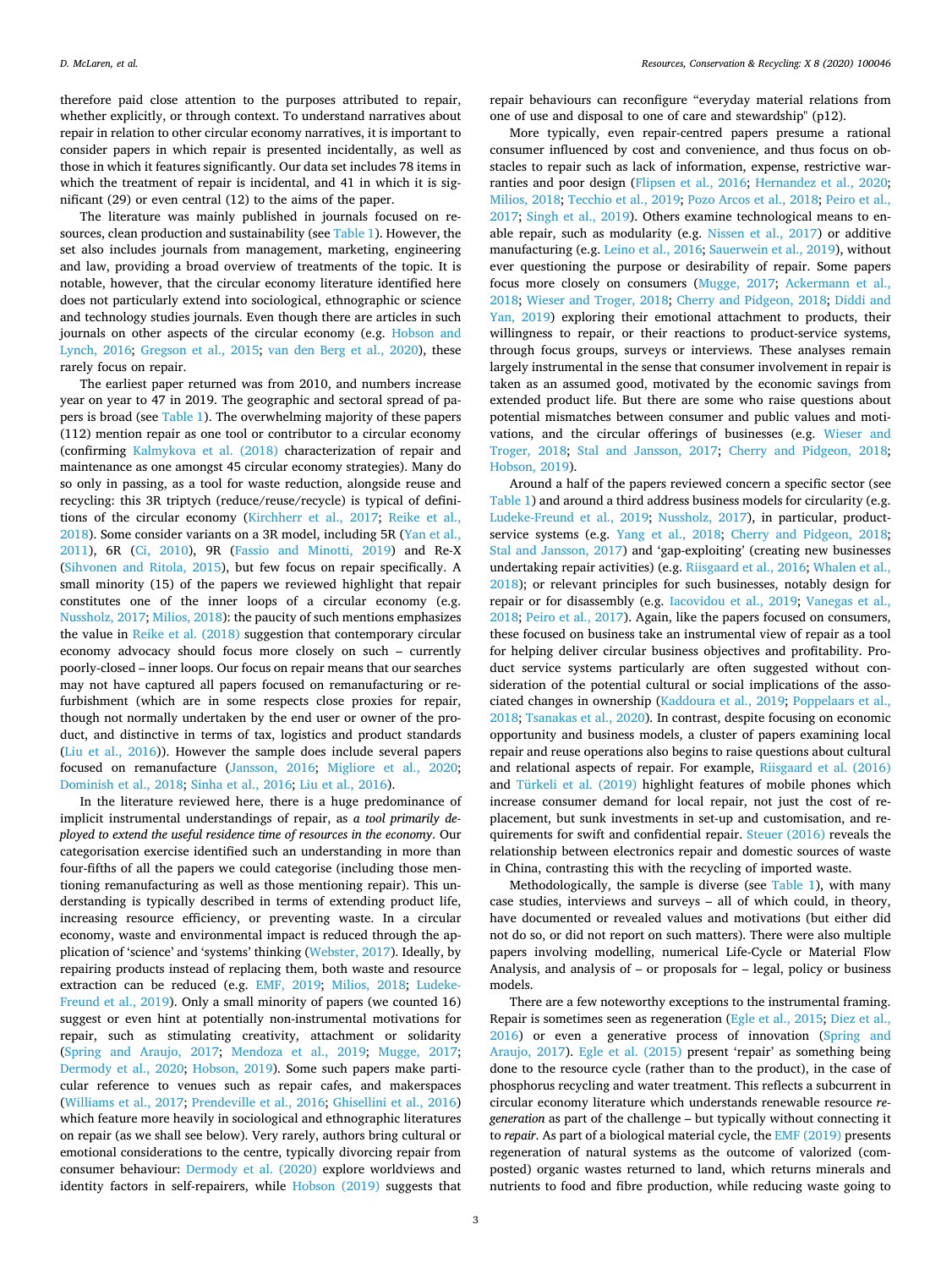incineration and landfill. But repair is considered separately by the EMF as part of a technical material cycle.

Another common theme in the broader circular economy literature is about potential employment benefits [\(Cambridge Econometrics et al.,](#page-8-17) [2018;](#page-8-17) [Webster, 2017](#page-10-0)). Somewhat unusually, Diez et al (2016) present maintenance as central to the necessary skill-base for a circular economy as a whole, in a 'paradigm of regeneration'; and repair as a critical contribution to (social and economic – not ecological) regeneration. More typically, repair features only as one – typically lowskill – opportunity for job creation. [Burger et al \(2019\)](#page-8-18) present renewable energy, repair, re-use of materials and the sharing economy as key sectors for CE employment. Repair is considered a manual and technological low-skill occupation in service of preservation and extension of the life of resources, exemplified through the installation, maintenance and repair of computers. Burger et al anticipate repair jobs to increase in number to maintain circular economy operations, but do not assess the social or personal implications of such a shift in demand. For the European Commission, the circular economy is expected to give "a new boost to jobs" with CE activities from 2015 to 2018 putting the EU "back on a path of job creation" (COM/2019/190:1) but repair activities are not singled out. More widely, the circular economy is typically defined in ways that highlight goals of economic prosperity, and to a lesser extent environmental quality, rather than social equity ([Kirchherr et al., 2017\)](#page-9-5).

In line with the dominant instrumental framing described above, [Spring and Araujo \(2017\)](#page-10-7) carefully analyse repair as a 'loop-closing' tool of 'restoration' for sustainability. But they also "*argue for a much richer notion of repair, one that encompasses a widespread, creative, innovative and reconstituting capability and sensibility, rather than a narrowly-delineated process of restoring a given object to a certain specification in the context of a dyadic relationship between manufacturer and user*" (p.133). Their suggestion that repair could be generative of innovation and new opportunities not only reflects the insights of ethnographic studies of repair we refer to in Section 2 below, but also echoes [Sennett](#page-9-4) [\(2012\)](#page-9-4) understanding of repair as 'reconfiguration' (see also [Fig. 1](#page-3-0)).

Broader visions of the role of repair are therefore not unknown in the circular economy literature, but remain very much subordinate to the instrumental understandings of repair as a tool to extend product lifespans.

There is, however, a subtext pervading the literature, that the linear economy itself is broken, and that the closing of loops and the creation of a circular economy is an act of repair. As Ellen MacArthur puts it "*to move on from the dysfunctional linear economy model requires … a coherent framework ... The circular economy provides this*" [MacArthur](#page-9-30) [\(2012\).](#page-9-30) This understanding was present as much in precursors of circular economy thinking such as industrial ecology and sustainable product design [\(Stahel, 1982](#page-10-19); [Cooper, 1999;](#page-8-19) [Braungart and](#page-8-20) [McDonough, 2002](#page-8-20); [Reike et al., 2018](#page-9-9); [Nakajima et al., 2019\)](#page-9-31) as in contemporary expressions. Amongst CE proponents there are also

exceptions who conceptualize repair as mending human-nature relations, involving means such as soil restoration: "*Humanity is now called upon to revive the soils and restore the basis of human survival through a new [circular] system of production, nurturing, and caring*" [\(Nabudere,](#page-9-32) [2013:](#page-9-32)14). However, such views rarely appear as an explicit interpretation, leaving deep ambiguity over the extent to which the application of circular principles might *sustain* (restore) or *transform* (reconfigure) society.

Despite rhetoric regarding the transformative potential of circular economy approaches as a tool to promote environmental sustainability, the dominant social and economic narratives of the circular economy are technocratic and post-political ([Valenzuela and Böhm, 2017](#page-10-2); [Niskanen et al., 2020](#page-9-2)). In the advocacy of the EMF, and its adoption by leading businesses the circular economy suggest new business models and government interventions to reshape incentives and markets which would enable and sustain the continuation of both industrial consumer society, and of economic growth (with potential material and emissions rebounds) [\(Ghisellini et al., 2016;](#page-8-10) [Makov and Font Vivanco, 2018](#page-9-33); [Gregson et al., 2015](#page-9-7)). Moreover, in seeking to reshape regulations and incentives, corporations are not only reducing their dependency on resource supply chains, but also sustaining or expanding their power over labour and consumers in new circular business models, an expression of resilient capital [\(Niskanen et al., 2020](#page-9-2)). By contrast the circular economy tends to sideline arguments which suggest a social transformation – involving an end to consumerism, a transformation of the relations of work, or an end to material growth, for example – would be needed to deliver sustainability ([Isenhour and Reno, 2019](#page-9-34); [Graziano and Trogal, 2017;](#page-9-35) [Valenzuela and Böhm, 2017](#page-10-2); [Jackson, 2009](#page-9-36); [Hickel and Kallis, 2019](#page-9-37)).

In the next section we review how repair is treated in other literatures, revealing its political and cultural broadness and the extent to which its impacts and potentials are actively contested in ways in which they are not within the hegemonic understandings of the circular economy.

#### **Section 2: Political and cultural contestation of repair**

Here we turn from the circular economy *per se* to consider narratives from literatures more focused on repair. To identify broader understandings of the repair concept we reviewed a range of academic disciplines where repair has long histories. Here we extend and modify a categorization of repair concepts based on [Sennett \(2012\)](#page-9-4) and [McLaren \(2018\).](#page-9-3) This is a sophisticated methodology focusing on identifying qualitatively different understandings of repair (in a broad sense) rather than presenting a comprehensive literature review. Searches were conducted using the Web of Science data base but the word repair is too commonly used (in the sense of 'fixing something') for a quantitative analysis to be relevant. Instead a qualitative review of results from searches for repair, reconstruction, restoration,

<span id="page-3-0"></span>

|                                             | Past-oriented<br>(purpose similar)    | Future-oriented<br>(purpose different) |
|---------------------------------------------|---------------------------------------|----------------------------------------|
| <b>Sustaining</b><br>(materials the same)   | Reconstruction/<br><b>Restoration</b> | Reconciliation                         |
| <b>Transforming</b><br>(material different) | <b>Remediation</b>                    | Reconfiguration                        |

**Fig. 1.** A categorization of forms of repair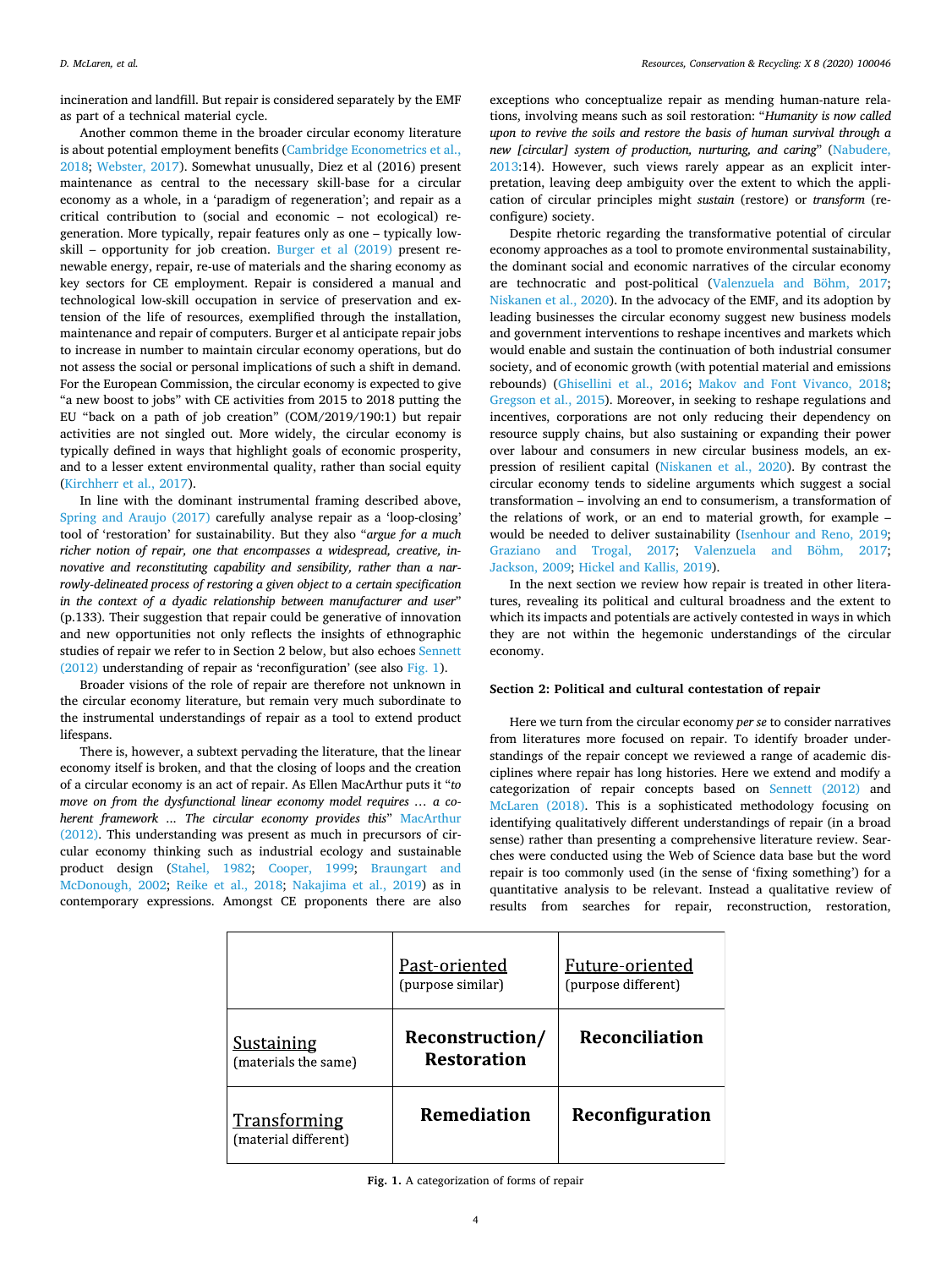reconciliation and reconfiguration was supplemented with a snowballing methodology applied to the bibliographies of the most relevant sources (notably: [Jackson, 2014;](#page-9-38) [Jackson, 2019;](#page-9-39) [Henke, 2000](#page-9-40); [Henke, 2019](#page-9-41); [Martínez, 2017;](#page-9-42) [Martinez, 2019;](#page-9-43) [Graham and](#page-9-44) [Thrift, 2007;](#page-9-44) [Sennett, 2012;](#page-9-4) [Sormani et al., 2019](#page-10-20)). Through this we identified around 60 peer reviewed articles elaborating a conceptual focus on repair that we judged potentially relevant to the circular economy. This was not intended to represent an exhaustive or systematic review of the use of the repair concept in social science research, but rather a reasonable illustrative sample of the field (we therefore do not provide a categorised table summarising this literature). Different researchers using the same methodology might therefore reasonably identify other distinct understandings of the repair concept. However, this limitation reinforces, rather than weakens, our main argument that repair in the circular economy has so far been understood in a too narrow a manner.

In contrast to the CE literature engaging with repair, these articles, mostly published since 2007, are typically found in anthropology, ethnography, sociology and STS journals (or edited collections within these fields). They primarily cover experience with repair and maintenance of artefacts and infrastructures directly relevant to circular economies, including clothes, bicycles, transit networks, mobile phones, buildings and medical devices, but extend also to repairs of communities, relationships and ecosystems. They explore such activities in domestic, commercial, professional and non-profit settings (such as maker-spaces and repair cafes), often with a focus on the participants and their diverse identities. The methodological approaches reported a predominantly ethnographic, observational fieldwork and theoretical sociological analysis of practices and discourses, drawing on ethics and philosophy; and also commonly on interviews, and case studies.

Perhaps unsurprisingly, with multiple disciplinary approaches, and the still developing nature of the topic, this literature reveals diverse and contested narratives and framings. Some of these debates reflect narratives occasionally surfacing in the CE literature, but mostly they represent a much richer, and sociologically thicker consideration of repair and its implications. In part this is a simple reflection of disciplinary approaches and paradigms, yet it has important implications for the development of policy, where the scientific and technical literature reviewed earlier is more influential. Here we highlight and seek to broadly categorise some of the central repeated themes of contestation in the repair literature. In this literature 'repair' and 'maintenance' are sometimes distinguished, although they remain closely related and both are encompassed by the meanings of repair in CE settings. We include literature considering 'infrastructures' as well as products not least because circular economies can themselves be understood as infrastructures – of waste management, and resource supply.

The emerging sociology of repair ([Henke, 2000;](#page-9-40) [Sennett, 2012](#page-9-4); [Martínez, 2017\)](#page-9-42), centres on the ways in which repair and maintenance not only engage with material artefacts, but with social and political values and systems. Here therefore, we consider three key dimensions of repair contestation: is repair a sustaining or transforming process; is the temporal focus of repair backward- or forward-looking and the activity of repair personal or political? Of course, these are not simple dualisms, but posing the questions in this way helps us identify deeper implications of repair beyond the instrumental narrative in CE. Our intent is to illustrate critical dimensions of contestation, which reinforce the sense that concepts and norms of repair have more to offer to CE policy and practice than just the instrumental benefit of extending a resource cycle. And, in line with the ways in which these debates are presented in the repair literature, we aim to present decisions about repair as choices in how to engage with (and in some cases, transcend) these binary questions. In this understanding, repair is not some abstract objective process, the outcomes of which scholars might seek to apprehend and describe, but a way of acting on the world which cocreates cultural values, social and economic relations and material outcomes.

Drawing on [Sennett \(2012\)](#page-9-4) and [McLaren \(2018\)](#page-9-3) we seek to particularly contrast 'reconstruction' (or 'restoration'); 'remediation'; 'reconciliation' and 'reconfiguration' as distinct forms of repair [\(Fig. 1](#page-3-0)).

*Reconstruction* (or *restoration*) is repair which focuses on returning its subject to its original functioning and purpose, using traditional materials to achieve an authentic appearance. We suggest this embodies a temporal orientation to the past, and a sustaining motivation. *Remediation* retains a focus on original purpose, but relaxes conditions on material and appearance, potentially thereby improving functioning. Remediation retains an orientation to the past but permits a motivation of transformation. *Reconciliation* on the other hand deploys original materials or components to a new end, focused on repairing the social relationships involved. It is future oriented, yet typically sustaining in motivation. Finally, *reconfiguration* might involve both new materials and novel purposes, and thus has the greatest potential to be both transforming and future oriented. It is important to note that these categories do not necessarily carry a normative weight. Reconfiguration might be desirable in some circumstances, but reconstruction might be the ethically preferable option in others. Similarly, political stances such as conservative or progressive might map on to these in many circumstances, but not all.

## *Sustaining or transforming?*

Scholars of repair largely agree that repair is necessarily relational, and directly as well as indirectly affects social relations and identities as much as it has material consequences ([Henke, 2000;](#page-9-40) [Sormani et al.,](#page-10-20) [2019;](#page-10-20) [Sennett, 2012](#page-9-4); [Rosner, 2014](#page-9-45)). With this realization comes a question of how any given repair affects social relations. Is repair normalizing and reinforcing the status quo or is it disruptive and reconfiguring? And in the latter case, does it generate more socially equal relations?

As Henke demonstrates in a series of ethnographic studies ([Henke,](#page-9-40) [2000;](#page-9-40) [2017](#page-9-46); [2019](#page-9-41)), repair practices involve activities located within social and institutional relations, and are essential to the maintenance of existing patterns of social relations [\(Schubert, 2019;](#page-9-47) [Carr, 2017\)](#page-8-21). Yet repair practices can also reconstitute or disrupt power hierarchies and social orders both within the workplace and beyond it [\(Graham and](#page-9-44) [Thrift, 2007](#page-9-44); [Gregson et al., 2009;](#page-9-48) [Jackson, 2014;](#page-9-38) [Jacobs and](#page-9-49) [Cairns, 2012](#page-9-49)). At the grand scale, maintenance of infrastructures is critical to dominant political regimes ([Ureta, 2014;](#page-10-21) [Jackson, 2019](#page-9-39); [Graham and Thrift, 2007;](#page-9-44) [Jacobs and Cairns, 2012\)](#page-9-49). Ureta highlights how "*Understood as normalization, repair practices can be seen not only as contributing to the long-term survival of a system but also as a key strategy for the maintenance of power, … However, failures make [infrastructures] visible … opening the black box of infrastructural power to possible questionings and/or transformations by actors who might feel disenfranchised from it*" ([Ureta, 2014](#page-10-21):371).

Repair and maintenance may alternatively challenge technocratic models of progress and growth, especially if made visible ([Ureta, 2014](#page-10-21); [Broto and Bulkeley, 2013;](#page-8-22) [Jackson, 2014](#page-9-38); [Zwier et al., 2015](#page-10-22)), providing '*a vital source of variation, improvisation and innovation*' ([Graham and](#page-9-44) [Thrift, 2007](#page-9-44): 6). Repair ethnographers [\(Henke, 2019;](#page-9-41) [Sormani et al.,](#page-10-20) [2019;](#page-10-20) [Denis and Pontille, 2019;](#page-8-23) [Dant, 2019](#page-8-24)) highlight the indeterminacy in situations of breakdown, which therefore demands improvisation and innovation in response, with a commensurate demand for high skill levels, in contrast to those recognized in the CE literature ([Burger et al., 2019\)](#page-8-18). The indeterminacy inherent in breakdown further creates situations ripe with opportunity ([Sormani et al.,](#page-10-20) [2019\)](#page-10-20) and opens up possibilities for questioning the suitability of existing arrangements. This is arguably one reason why repair directed at sustaining existing social relations is so often kept invisible.

Notably the kinds of innovation pointed to by repair scholars are typically those of grassroots ([Seyfang and Smith, 2007\)](#page-9-50) or jugaad style ([Prabhu and Jain, 2015\)](#page-9-51), improvised, and focused on immediate needs, not the disruptive innovations of Silicon Valley (in its quest to 'move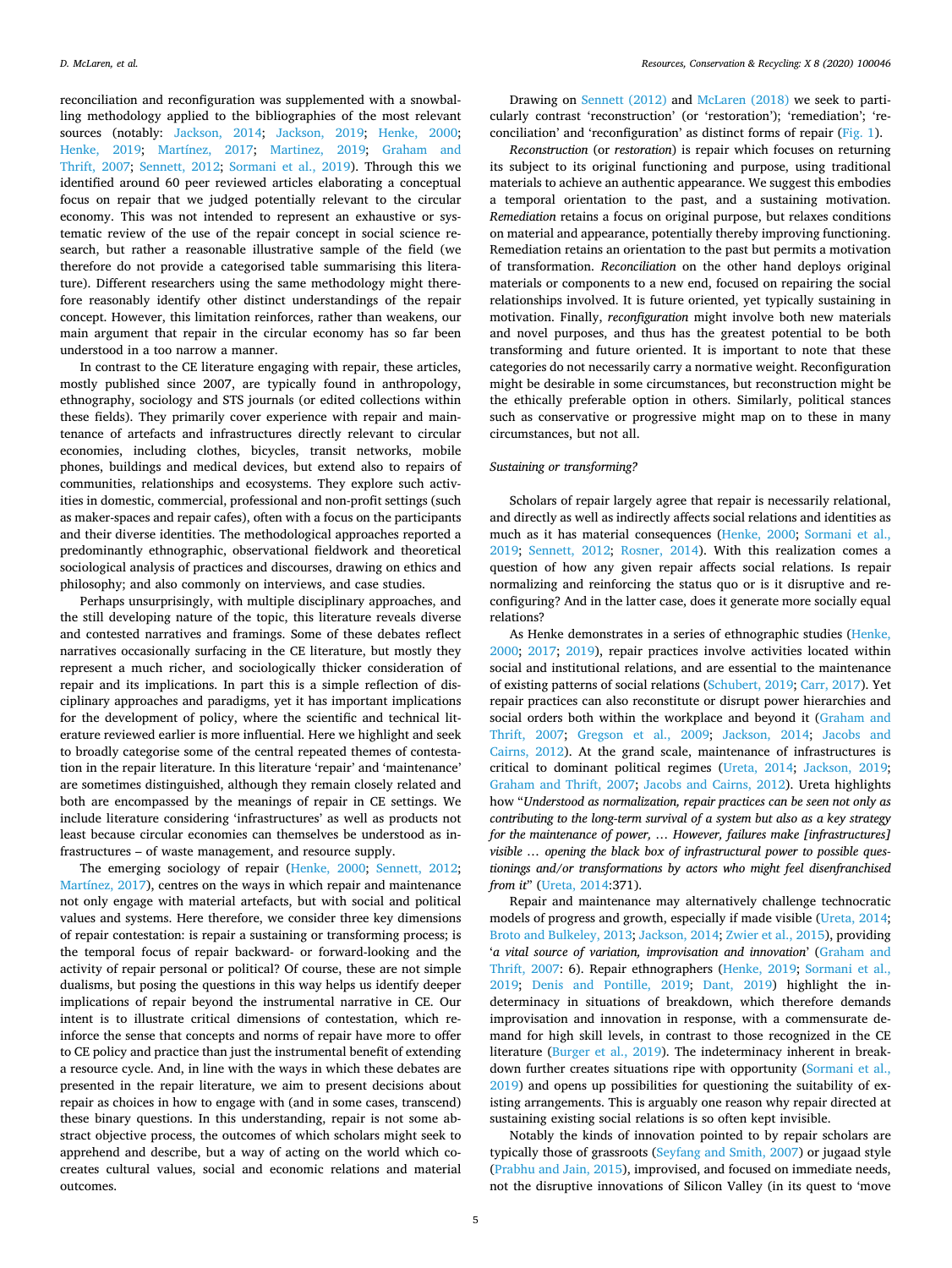fast and break things'). The latter might be disruptive and future-oriented, but still profoundly sustaining of the overall social order, in the same vein as Schumpeter's profit-oriented creative destruction ([Schumpeter, 1950\)](#page-9-52), and the shock doctrine described by [Klein \(2007\)](#page-9-53).

The general point here is that repair is understood as situated, contextual and relational, and its outcomes are not simply determined. Rather they demand reflection and debate if repair is not to be co-opted into sustaining inequality.

## *Personal or political?*

Ethnographic studies of repair tend to focus on individual practitioners yet highlight collective venues such as workplaces and repair cafes. Such studies raise important questions about the motivations and modalities of repair. Is repair a rational individual consumer action, or a form of collective political resistance to consumerism? The 'Right to Repair' movement bridges this space, mobilizing collectively to defend individual interests. But repair cafes and maker-spaces offer collective, shared responses, which contrast in this respect with producer responsibility approaches which mediate repair through a corporateconsumer relationship [\(Graziano and Trogal, 2017\)](#page-9-35).

While product service systems as corporate offerings are one way in which repair can be depoliticized, equally depoliticizing is a narrative in which repair becomes a personal responsibility as part of a 'sustainable consumer' lifestyle ([Middleton, 2014](#page-9-54)). Thus even the promotion of repair cafes and other community level expressions of repair may remove the idea from the arena of political contestation. However, both lifestyle and community repair activities can alternatively be linked to an explicit collective or counter-cultural politics of repair ([Shaw, 2018;](#page-9-55) [Graziano and Trogal, 2017](#page-9-35); [Jackson and Kang, 2014](#page-9-56); [Podkalicka and Potts, 2013](#page-9-57); [Dewberry et al., 2016;](#page-8-25) [Luke and](#page-9-58) [Kaika, 2019](#page-9-58); [Middleton, 2014](#page-9-54); [Schwenkel, 2015;](#page-9-59) [Shareable, 2018\)](#page-9-60).

This tension is fought out in the various ways that fashion and habitus are constructed as social signifiers. Repair and reuse can be seen as elements of an emerging eco-consumer habitus [\(Carfagna et al.,](#page-8-26) [2014;](#page-8-26) [Podkalicka and Potts, 2013;](#page-9-57) [Appelgren, 2019](#page-8-27)), available to welloff, middle-classes, and closely paralleled by processes of urban gentrification in which the localized repair and renovation of property or of local public services is accompanied by profound social exclusion ([Lees, 2008;](#page-9-61) [Luke and Kaika, 2019\)](#page-9-58). Repair is sometimes invoked by the term 'reuse' as the former often facilitates the latter, but in a CE context they often refer to different practices (for example, tailors undertaking repairs as against second-hand clothing stores enabling reuse). Repair can be part of gentrifying consumer habitus or a political activity, for instance, undertaken by squatters rather than as an investment by property owners ([Martinez, 2014](#page-9-62)). Such tensions are also seen in debate over the intersection of reuse and repair with fashion.

In some ways repair can be an expression of fashion, a new shortterm preference, which, regardless of motivation remains implicated in reproducing consumerism [\(Shaw, 2018](#page-9-55); [Appelgren, 2019](#page-8-27); [Gregson et al., 2009\)](#page-9-48), while in others it signifies a political rejection of fashion and consumerism [\(Graziano and Trogal, 2017;](#page-9-35) [Watson and](#page-10-23) [Shove, 2008;](#page-10-23) [Podkalicka and Potts, 2013;](#page-9-57) [Sugiura, 2019\)](#page-10-24). Anti-consumerism, sustainability and anti-waste values might seem to flow together; but repair often triggers more consumer behaviours. Commodifying the 'repair' urge and using it for marketing purposes is a predictable response from business. Repair as a 'fashionable activity' is also implicated in the growth of consumer markets for tools and equipment [\(Bix, 2009](#page-8-28); [Watson and Shove, 2008\)](#page-10-23), although tool libraries and shared repair facilities offer an alternative route implying more limited material rebound effects. For Graziano and Trogal, such collective approaches are key to a political mobilization of repair: they have "*the potential to make the effort for this redefinition of time not about private lifestyle choices reserved to the urban creative classes. Instead of mythicizing individual efforts, … they have the chance of intervening more significantly in the collective political imaginary by positing this challenge as*

## *a common one*" [\(Graziano and Trogal, 2017:](#page-9-35) 654).

While repair might yet be motivated by individual demands, it is not necessarily a product of rational consumer economic calculus. The personal can still be political. Indeed much of the repair literature highlights the importance of emotional attachment and care as a significant motivation for repair, rather than the instrumental value ([Isenhour and Reno, 2019](#page-9-34); [Berry et al., 2019](#page-8-29); [Bohlin, 2017](#page-8-30); [Dewberry et al., 2016;](#page-8-25) [Houston et al., 2016;](#page-9-63) [Callén Moreu and López](#page-8-31) [Gómez, 2019](#page-8-31); [Rosner, 2014;](#page-9-45) [Vinsel, 2017\)](#page-10-25). Mobilising repair through mechanisms that focus on instrumental value, such as product service offerings, or tax-breaks for repair might therefore be less effective than engaging with deeper motivations, even if presented to support environmental sustainability. Moreover, attachment and care offer one potential mechanism for building collective, socially progressive, political forms of repair [\(Young and Rosner, 2019](#page-10-26); [Bix, 2009\)](#page-8-28).

As with the tension between sustaining and transforming, the tension between personal and political is not a simplistic dualism, but a contested and debated space, helping shape the sophisticated and situated interventions needed if repair is to achieve both social and environmental goals.

## *Past or future?*

As well as being economically and politically sustaining, repair can be culturally and socially nostalgic ([Vinsel, 2017](#page-10-25)). Alternatively it can be forward-looking, intended to transform norms in a progressive mode ([Jackson, 2019;](#page-9-39) [Graziano and Trogal, 2017](#page-9-35); [Isenhour and Reno, 2019](#page-9-34)). As Jackson puts it: "*On the one hand repair may be conceived as conservative and backward looking, oriented to returning broken objects and systems to prior state of function. On the other, repair may be viewed as forward-looking and progressive, a site of in situ creativity and innovation that reworks the landscape of inherited situations to sustain and project value (and values) into the future*" ([Jackson, 2019:](#page-9-39) 343). Of course, such political and normative stances may map differently in different circumstances and contexts.

The implications of repair for work and employment illustrate this tension well. Advocacy for repair can reify craft skills and artisanal production as morally superior and fulfilling [\(Sennett, 2012](#page-9-4); [Dant, 2010;](#page-8-32) [Vinsel, 2017](#page-10-25)), despite risking reconstituting unequal gendered roles [\(Rosner, 2014](#page-9-45); [Isenhour and Reno, 2019](#page-9-34)), and thus might also help reinvent work in new forms such as 'prosumers' and selfprovisioners ([Bix, 2009](#page-8-28); [Carfagna et al., 2014](#page-8-26); [Kosnik, 2018](#page-9-64); [Graziano and Trogal, 2017\)](#page-9-35). For Graziano and Trogal, "*the 'right to repair' expresses … a frontline in the struggle to the right to access to independent livelihood, but at the same time … [repairers] put forward an aspiration of sociality … that prefigures a de-centering of work altogether*" ([Graziano and Trogal, 2017](#page-9-35): 653-4).

The tinkering and improvisation highlighted above implies artisanal or craft skills, which some see as a valuable counter to the alienation of industrial and office work ([Sennett, 2012](#page-9-4)). Skill sharing in repair cafes and workshops offers opportunities to revalorise the skills of redundant engineers [\(Young and Rosner, 2019\)](#page-10-26). Yet in the same settings, repair practices can sustain gendered divisions of labour, and personalise (rather than politicise) feminist efforts to challenge established relations ([Rosner and Ames, 2014](#page-9-65); [Bix, 2009\)](#page-8-28). Promoting repair in the context of the circular economy may appropriate individual care-work and domestic labour in support of individualised market oriented solutions ([Isenhour and Reno, 2019;](#page-9-34) [Carr, 2017](#page-8-21); [Young and](#page-10-26) [Rosner, 2019\)](#page-10-26).

The nostalgia involved in repair extends more widely ([Vinsel, 2017](#page-10-25)). In evoking the durable, repairable bespoke products and comfortable social arrangements of days gone by, narratives of repair may also unintentionally invoke the gendered and ethnically unequal social relations of personal service. Such nostalgic images not only draw a veil over the extent to which repair is not a voluntary choice for many, but rather a response to need (and to enforced state austerity policies),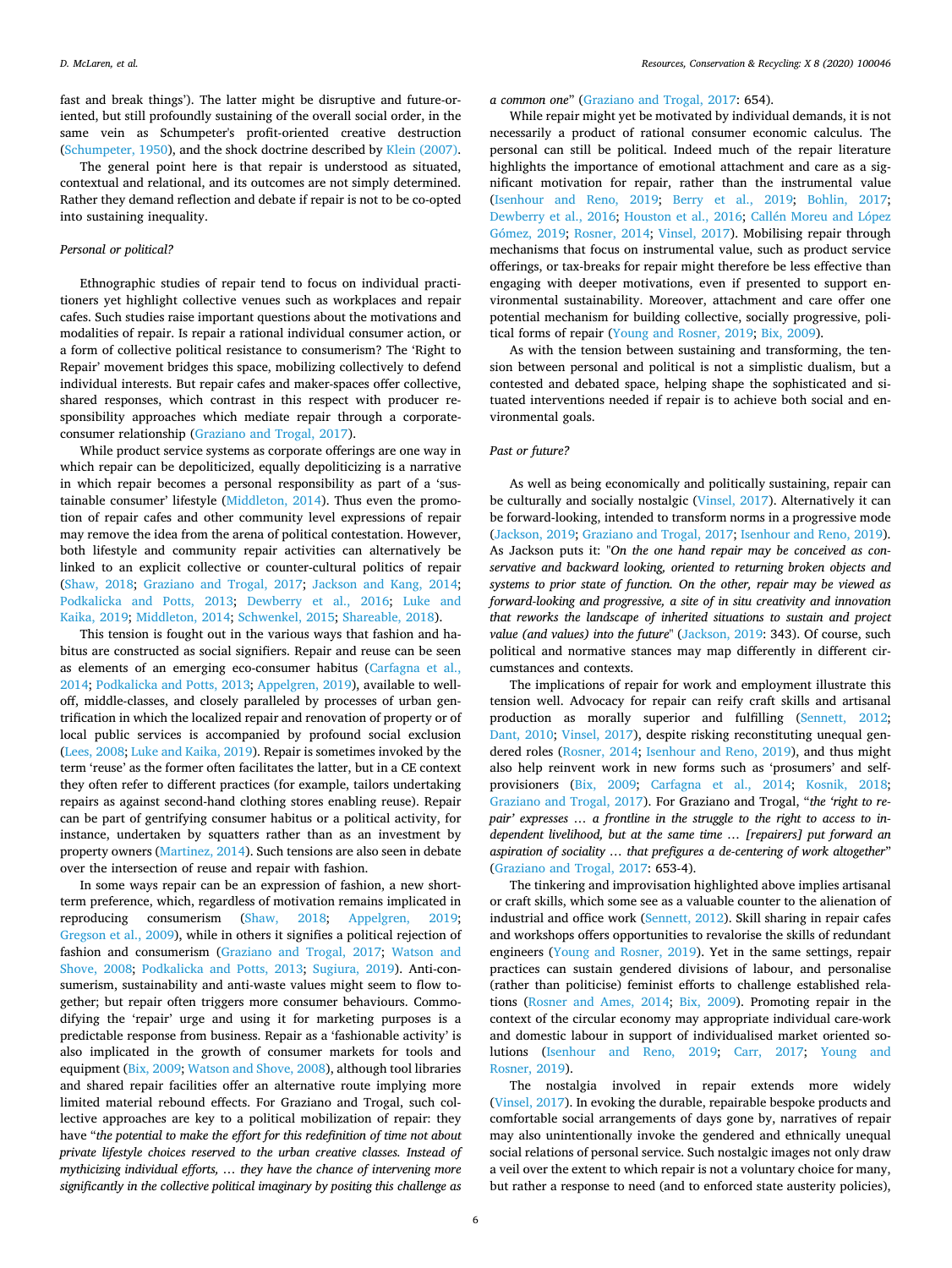but also obscure the ways in which repair (as thrift) can act as a form of investment in future production and consumption, facilitating rebound effects rather than conserving resources ([Podkalicka and Potts, 2013](#page-9-57)). As investments, the practices of repair are voluntary, rational and future oriented but may do little for sustainability; in the case of immediate need, they are forced, inequitable, and present-oriented.

Again, the repair literature does not suggest that there is a single best resolution of the temporal tensions involved but recognizes that they exist and merit reflective analysis. It highlights that there is no simple baseline time or state to which repair can return, and that choices must be made and justified ([Sennett, 2012](#page-9-4)). Less rose-tinted visions of the past might expose and seek to eliminate injustice, yet a future-orientation may still pull the veil over existing structural injustices, or be used to justify 'breaking things' now, because they can be restored or repaired later, in the way extractive industries can justify mining in ecologically sensitive areas on the grounds of subsequent habitat restoration [\(Katz, 2000;](#page-9-66) [McLaren, 2018\)](#page-9-3).

#### *Contesting repair*

So, to summarise the literature reviewed earlier in this section, in contrast with its appearance in the circular economy literature, scholars of repair find it to be an intensely political and contested concept. The purposes, motivations, and values involved in repair are not simply about restoration of material objects to an authentic past state for instrumental economic and environmental reasons. They involve attachment, relationships and efforts to redefine values and ethics, in the face of the threat of co-option by neoliberal capitalism, variously constituting repair as a part of individual responsibility in response to imposed austerity politics; as extended corporate control over property, as financialization of consumer goods in product service offerings; as a means to commodify waste, further marginalizing those dependent on it in informal waste economies; as a means to further commodify domestic labour and care; and to create new fashionable consumption norms rooted in nostalgia for imagined pasts.

These emanations of repair might be understood as damaging forms of reconfiguration, as much as they are forms of maintenance and restoration of existing relations of dominance and exploitation. But resistance to such co-option can be seen in a further narrative of repair as reconciliation – repairing fabric of society or repairing relationships between social groups and between people and planet. As Graziano and Trogal argue: "*collective repair practices are pedagogical sites that also bring many other relations that need to be 'fixed' to the fore, particularly around gender and the construction of expertise as constitutive elements of subjectivity*" (2017: 654)

Nonetheless some norms, values or ethics come to the fore as desirable in the broader repair literature. We suggest, echoing [McLaren \(2018\),](#page-9-3) that these norms, values and ethics suggest visions of repair as a tool to create spaces for social innovation, rather than to maintain existing social relations; in processes motivated by care for the subject of repair and as a legible, deliberated, interpersonal, co-produced process, rather than something mandated but backgrounded, with its values and motivations taken for granted.

## **Section 3: Discussion - Transposing repair contestation to the circular economy**

Section 2 described some of the ways in which repair is an arena for contestation of visions and values. If repair is a politically contested practice, based on different interpretations of past and future, under threat of co-option as a tool to sustain existing power arrangements; what does this mean for the CE? Can we see similar dimensions of contestation behind the dominant discourses of the circular economies, and how might they emerge?

As noted earlier, the dominant circular economy narratives are sustaining, and consumerist. The circular economy "*is more often* *celebrated than critically interrogated … [it] circulates as an idea and ideal, exemplified by industrial symbiosis and extended product life*" ([Gregson et al., 2015](#page-9-7)). The dominant narratives reduce politics to administrative management of the arrangements for effective markets in line with the advice of leading businesses. Temporally they call on the environmental interests of the future to defend the social and economic arrangements of the present. Here we explore how these narratives might be themselves reconfigured by engagement with transforming, political, and historically informed, but future oriented forms of repair. We seek particularly to highlight emerging tensions that might enable deeper debate and repoliticize circular economy debate.

Despite the near hegemonic post-political views, there may well be very different values, distributed amongst erstwhile allies on CE ([Niskanen et al., 2020\)](#page-9-2). That both green political parties and major corporations alike promote circularity implies tensions. These might become most obvious over extraction, growth and consumerism. [Hobson and Lynch \(2016\)](#page-9-6) critique the circular economy as an ecomodernist rebranding of existing corporate activities: "*whilst CE proponents claim their agenda is 'radical' … [it cannot] address many deeply embedded challenges around issues of consumption and the consumer, echoing as it does the problematic (and arguably failed) agendas of sustainable consumption / lifestyles*" (2016: 15). But as part of a new paradigm for society/social relations, CE is also cited in discourses promoting basic income [\(Citizen's Basic Income Network Scotland, 2019](#page-8-33)), making and self-provisioning ([Lowe, 2016\)](#page-9-67), sharing [\(Matofska, 2016](#page-9-68)), new models of work ([Graziano and Trogal, 2017\)](#page-9-35), and as a goal for small scale initiatives rooted in sociality and sharing ([Hobson, 2019](#page-9-18); [Norris, 2019](#page-9-69)).

This is not to claim that such alternative discourses are necessarily preferable, even in social terms, nor entirely immune to co-option by neoliberal capitalism. Problems such as poor labour standards in 'gig' versions of the sharing economy, and exacerbated inequalities in housing access resulting from the growth of Airbnb ([McLaren and](#page-9-70) [Agyeman, 2015\)](#page-9-70) make that clear. But it is important to acknowledge that visions of both past and future social and economic relations can be opened to contestation in consideration of repair.

This is limited in the circular economy literature, but not unknown. [Savini \(2019\)](#page-9-1) summarizes how in circular city discourse in Amsterdam waste has been redefined as part of a new 'regime of accumulation'. The Repair cafés movement began in Amsterdam and these activities have now become part of a public-private partnership narrative of a circular city based on urban mining, the private logistics sector and a key role for city residents as prosumers. In Savini's work, repair becomes one of several activities justifying "*the circular economy as a model of city-regional economic growth*" ([Savini 2019](#page-9-1): 685).

Taking lessons from the repair literature suggests a more critical stance is required. Read in this light Savini's work exemplifies how repair may be co-opted by new circular business models and government interventions, in which sociality is displaced, waste commodified and industrial consumer society sustained. This is only one way in which circular economy discourses sideline the social in relation to waste and extractivism. Whether relating to those workers or communities impacted by mining, oil and forestry; or those involved in waste disposal or waste recovery (all typically industries inflicting serious environmental injustice, as well as providing employment), CE discourses tend to treat implications for people elsewhere as secondary to implications for consumers and the environment. A richer, relational, reading of repair would apply it to the relationships between consumers and the workers and communities impacted by extractivism and waste management, seeing the extension of circularity as an opportunity for environmental remediation, social reconciliation and political reconfiguration.

The instrumental approach to waste, central to circular economy discourses turns waste into a resource, opening it to commodification in ways that are sustaining for existing political and social relations. The division between biological cycles and technological cycles visible in the work of the [EMF \(2019\)](#page-8-3) is illustrative of this instrumental view of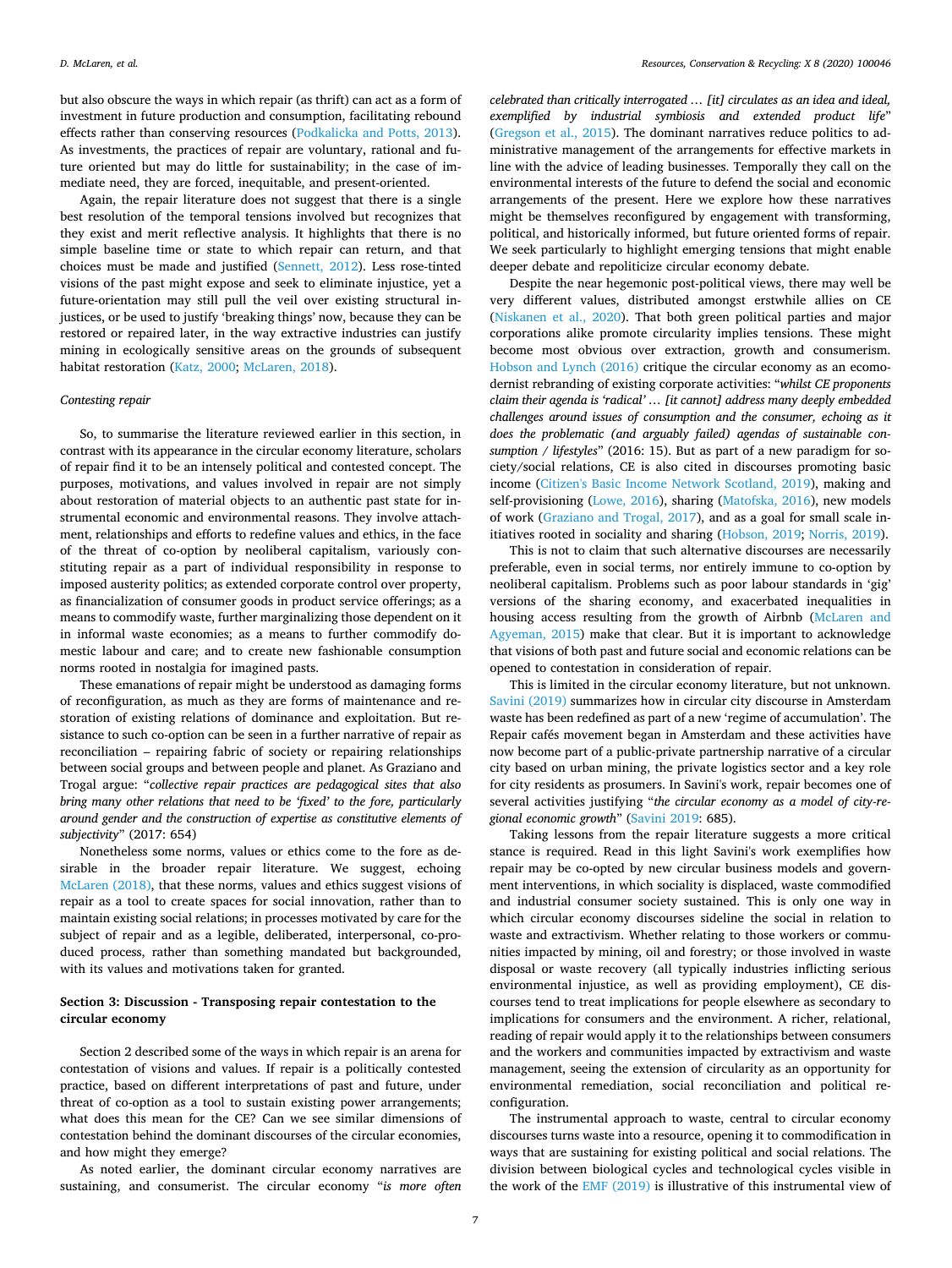**Conclusions: reconfiguring repair**

Our approach in this paper was to bring circular economy narratives of repair into normative dialogue with conceptions of repair from a broader set of arenas and disciplines. We identified key narratives through literature review, with a focus on scholarly literature of policy relevance. We do not therefore claim to have exhaustively characterised the circular economy understanding of repair. In future work we intend to use interviews and deliberative stakeholder engagement to enrich this picture, and to stimulate further reflection by both scholars and policy makers.

Nonetheless, this critical review of the discourses of repair and circular economies suggests that the instrumental narrative of repair is predominant, yet may not even deliver its anticipated role in the circular economy. Instrumental adoption of repair could instead aid and abet a neoliberal co-option of the circular economy, which and undermine its underlying normative intent (shared by the present authors) of enabling sustainability. Co-opted into narratives of sustaining growth, repair seems vulnerable to material rebound effects that will also sustain extractivism and waste. In such forms, circular economy discourses will likely continue to sideline the social and justice dimensions that the relational norms of repair bring to the fore.

We have hinted that introducing the contestation typical of discourse regarding repair in other arenas and disciplines into circular economies might be generatively disruptive. But we have also highlighted that disruption alone may not deliver a more just, more sustainable outcome. A move from the hegemonic (singular) *circular economy* to the recognition that there may be multiple potential configurations of *circular economies* (plural), some more just and sustainable than others would seem to be an essential precursor to that goal, to be linked to new and richer understandings of the possible implications of narratives of repair. In this respect, we suggest that the three norms or ethics of repair proposed by [McLaren \(2018\)](#page-9-3) – integrity, care and legibility - might be helpful here too.

In developing policy and governance for circularity decision makers (and researchers) should ask what is being repaired? Is it simply products? Or the economy? Does the ambition of repair extend to consumers relations with those impacted by extractivism? Or to the relationship between people and the planet? This would imply adopting a norm of *integrity* – understanding the subject of repair as something with more than instrumental, anthropocentric relevance.

A richer understanding of repair allows us to see it as potentially transformative (in a world where inequality and unsustainability demand transformation); but to deliver such reconfiguration, rather than simply delivering disruption, implies imbuing repair with an ethic of *care* for all those affected and involved.

Similarly with a richer understanding we might begin to deliver the benefits of bringing repair out of the shadows, using the exposure it gets as a part of circular economy policy to establish measures that enhance recognition of repair and maintenance and the practitioners involved, so often women, or people of colour. A norm of transparency or *legibility* of repair is a key mechanism to do this.

For policy making on circular economies then, it would seem strongly desirable to have a better understanding of the contested dimensions of repair and underlying differences and diverging orientations of reconstruction/restoration, remediation, reconfiguration and reconciliation. The normative stances involved in repair remain complex, and can be contradictory: repair can simultaneously be an expression for a positive form of attachment, and a reified expression of oppressive gender relations. Taking a normative stance doesn't necessarily mean always seeking reconfigurative expressions of repair. But being more aware of political and ethical debates in repair, and therefore of what repair might reconstruct or reconfigure - beyond the material intervention concerned - would challenge circular economy scholars, practitioners and policy makers in ways that should help them to design and deliver interventions that genuinely reinforce social and

material flows. Here the 'purity' of material flows is the gauge for CE effectiveness as clean materials are considered productive materials. This view – in which circularity purifies and commodifies wastes, actually displaces social relations. It ignores the great entanglement of organic and technological materials and social relations in the modern world. Such entanglement is made visible in 'repair' understood more broadly, which in contrast could imply an explosion of new relations of production and consumption in the economy. Similar possibilities emerge from the fact that, unlike recycling, repair suggests *avoiding* waste rather than turning it into a resource. Repair also implies slowing product turnover and resisting the cultural and physical redundancy that operates in the modern economy to maintain material flows and growth. In such respects repair perhaps offers a wedge for a more progressive and transformative discourse.

Commodifying waste under capitalism ([Eriksen and Schober, 2017](#page-8-34)), and creating a new arena for capital accumulation ([Harvey, 2010](#page-9-71)), won't halt the production of waste, and might even increase it ([Makov and Font Vivanco, 2018\)](#page-9-33) as a result of rebound effects. The dominant approach turns it into a commodity for remanufacture and new profits, in an ever-growing economy, matched by forms of repair that extend *leased* product lifespans and thus profit margins. Product service systems might be ways of encouraging repair, but the added commercial value goes to the corporation, and indeed the whole conception is firmly within capitalist social relations, rather than promising any transformation. It threatens to extend corporate control over the repair economy, currently of particular value to small-scale and informal workers, often of diverse ethnic origins ([Houston, 2019\)](#page-9-72). Such commodification (and formalization) of waste cycles also risks further exclusion of marginalized workers in waste management, such as waste-pickers, or their increased dependency on corporate management ([Isenhour and Reno, 2019;](#page-9-34) [Ta, 2017](#page-10-27); [Gregson et al., 2015](#page-9-7)).

We see these problems not only as a product of depoliticization of circular economy discourse, but also in part arising in its nostalgic, sustaining framing of repair, and its integration into a middle-class habitus of sustainable consumption and gentrification. As Isenhour and Reno argue: "*what is perhaps new about today's circular economy imaginaries is that they signal the growing commodification and formalization of waste materials and reuse practices, raising important questions about the potential gentrification of reuse, and potential exclusion"* [\(Isenhour and](#page-9-34) [Reno, 2019:](#page-9-34) 4). Responding to such concerns requires an understanding of repair as a tool for reconfiguring social and economic relations, and as a tool for reconciliation, recognizing and making recompense for past injustice, and negotiating forward looking relations that are socially just and fair.

Repair clearly offers more potential for future-looking, political transformation if it is seen as something more than a tool focused on the material products of the inner loop, vulnerable to economic rebounds. As we saw earlier CE discourse includes claims of fixing resource cycles to establish a regenerative economy. But lacking lessons from debates within practices of repair, these remain not only hubristic but also technocratic and post-political, still rooted in a social imaginary in which capitalism (perhaps tamed and reformed, but still capitalism) is the only option for managing society, and in which futures are administered as adjustments from the past, rather than imagined as potential (revolutionary) dislocations. Instead we see more potential in treating the economy as the subject of repair, and the prescription as reconfiguration, not reconstruction, nor even remediation.

Repair as reconfiguration implies much greater potential than instrumental narratives of reconstructive repair. But reconfiguration is not *necessarily* more sustainable, nor more just, than reconstruction. As we have also seen, disruption can take many forms. To ensure the social dimension of repair is integrated, narratives and policies need to weave in the fourth understanding of repair, as reconciliation.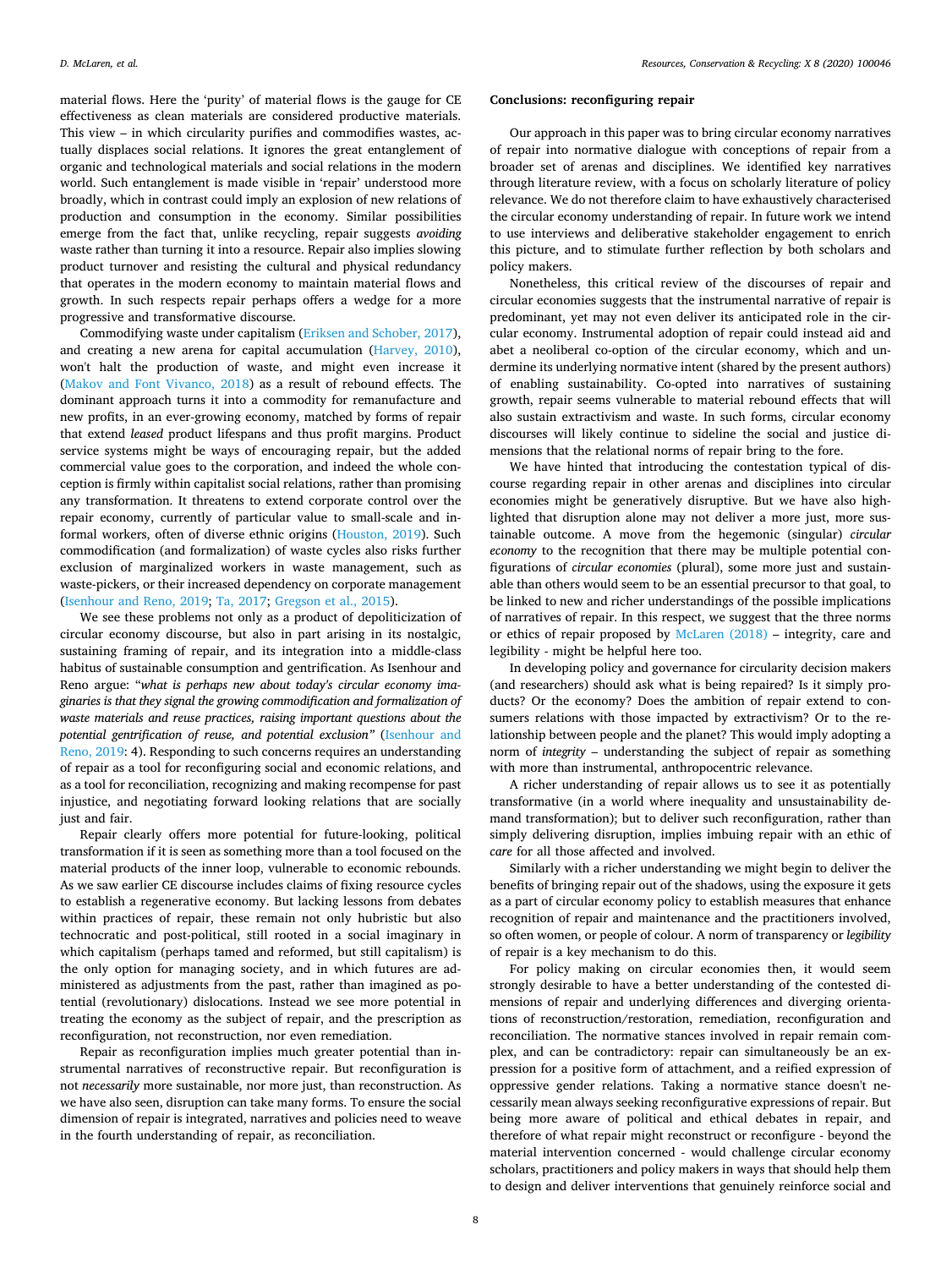environmental sustainability.

Research into repair in circular economies therefore needs to become more inter- and trans-disciplinary, linking political, cultural, economic and technological investigation. In particular, researchers could do much more to understand non-instrumental motivations for repair, especially considering individual actors as more than consumers; to examine the relational, social, moral and cultural implications of business models such as product service systems; to assess who wins and who loses from different configurations of repair; and to explore the political economy of business approaches to repair and circularity, as well as the potential for policy mechanisms that could reframe repair, for instance as part of degrowth, or within novel forms of capitalism or even non-capitalist social relations.

Our findings and approach should also be of value to scholars working with the emerging 'sociology of repair'. Our critical analysis sharpens the normative questions the sociology of repair raises, while bringing a cultural political economy perspective into this space highlights that way in which socio-technical practices are co-produced with political regimes. Such scholars might productively examine the ways in which the metrics, taxonomies and models constructed in circular economy scholarship condition or constrain political and social imaginaries of repair. And in bringing repair and maintenance into cultural political economy, we push the latter to broaden its understanding of technological practices, innovation regimes and their interactions.

A richer, reconfigured idea of repair calls on us to think about the relationship between past and future that we are configuring by undertaking repair; how the change is brought about; and whether that new relationship sustains or transforms unequal social relations. The circular economy thereby becomes a venue for political contestation over imaginaries of past and future; and a potent venue for present politics to engage with justice and sustainability.

#### **Support**

The manuscript was written with support from grant FR-2017/0007 from Svenska Forskningsrådet Formas.

## **Data Availability Statement**

A table of items included in the review is provided as supplementary material.

## **Author contributions**

DMcL and JN conducted the literature reviews, DMcL wrote the manuscript, with support and written contributions from JN and JA.

#### **Declaration of Competing Interest**

The authors declare that they have no known competing financial interests or personal relationships that could have appeared to influence the work reported in this paper.

## **Acknowledgements**

Thanks are due to participants at the STRIPE seminar at TEMA, Linköping University in December 2019, for their constructive feedback on a draft of this paper. The authors also wish to thank two anonymous reviewers for their constructive and thoughtful comments.

#### <span id="page-8-4"></span>**Supplementary materials**

Supplementary material associated with this article can be found, in the online version, at doi:[10.1016/j.rcrx.2020.100046.](https://doi.org/10.1016/j.rcrx.2020.100046)

## **References**

- <span id="page-8-12"></span>[Ackermann, L, Mugge, R, Schoormans, J, 2018. Consumers' perspective on product care:](http://refhub.elsevier.com/S2590-289X(20)30017-7/sbref0001) [An exploratory study of motivators, ability factors, and triggers. Journal of Cleaner](http://refhub.elsevier.com/S2590-289X(20)30017-7/sbref0001) [Production 183, 380–391](http://refhub.elsevier.com/S2590-289X(20)30017-7/sbref0001).
- <span id="page-8-27"></span>Appelgren S. (2019) Building Castles out of Debris: Reuse Interior Design as a 'Design of the Concrete' *Worldwide Waste: Journal of Interdisciplinary Studies*, 2: 1-10.
- <span id="page-8-29"></span>[Berry, B, Bonnet, J, Isenhour, C, 2019. Rummaging through the Attic of New England.](http://refhub.elsevier.com/S2590-289X(20)30017-7/sbref0003) [Worldwide Waste: Journal of Interdisciplinary Studies 2, 6–12](http://refhub.elsevier.com/S2590-289X(20)30017-7/sbref0003).
- <span id="page-8-28"></span>[Bix, A., 2009. Creating "Chicks Who Fix": Women, Tool Knowledge, and Home Repair,](http://refhub.elsevier.com/S2590-289X(20)30017-7/sbref0004) [1920–2007. WSQ: Women's Studies Quarterly 37, 38–60.](http://refhub.elsevier.com/S2590-289X(20)30017-7/sbref0004)
- <span id="page-8-30"></span>[Bohlin, A., 2017. 'It will Keep Circulating': Loving and Letting Go of Things in Swedish](http://refhub.elsevier.com/S2590-289X(20)30017-7/sbref0005) [Second-hand Markets. Worldwide Waste: Journal of Interdisciplinary Studies 2 \(1\),](http://refhub.elsevier.com/S2590-289X(20)30017-7/sbref0005) [1–11.](http://refhub.elsevier.com/S2590-289X(20)30017-7/sbref0005)
- <span id="page-8-20"></span>[Braungart, M, McDonough, W, 2002. Cradle to Cradle. Remaking the Way We Make](http://refhub.elsevier.com/S2590-289X(20)30017-7/sbref0006) [Things. North Point Press, New York](http://refhub.elsevier.com/S2590-289X(20)30017-7/sbref0006).
- <span id="page-8-22"></span>[Broto, VC, Bulkeley, H, 2013. Maintaining Climate Change Experiments: Urban Political](http://refhub.elsevier.com/S2590-289X(20)30017-7/sbref0007) [Ecology and the Everyday Reconfiguration of Urban Infrastructure. International](http://refhub.elsevier.com/S2590-289X(20)30017-7/sbref0007) [Journal of Urban and Regional Research 37, 1934–1948](http://refhub.elsevier.com/S2590-289X(20)30017-7/sbref0007).
- <span id="page-8-5"></span>[Bruner, J., 1991. The Narrative Construction of Reality. Critical Inquiry 18, 1–21.](http://refhub.elsevier.com/S2590-289X(20)30017-7/sbref0008)
- <span id="page-8-18"></span>[Burger, M, Stavropoulos, S, Ramkumar, S, et al., 2019. The heterogeneous skill-base of](http://refhub.elsevier.com/S2590-289X(20)30017-7/sbref0009) [circular economy employment. Research Policy 48, 248–261.](http://refhub.elsevier.com/S2590-289X(20)30017-7/sbref0009)
- <span id="page-8-31"></span>[Callén Moreu, B, López Gómez, D, 2019. Intimate with your junk! A waste management](http://refhub.elsevier.com/S2590-289X(20)30017-7/sbref0010) [experiment for a material world. The Sociological Review 67, 318–339](http://refhub.elsevier.com/S2590-289X(20)30017-7/sbref0010).
- <span id="page-8-17"></span>Cambridge Econometrics, Trinomics and ICF. (2018) Impacts of circular economy on the labour market. European Commission; Brussels.
- <span id="page-8-26"></span>[Carfagna, LB, Dubois, EA, Fitzmaurice, C, et al., 2014. An emerging eco-habitus: The](http://refhub.elsevier.com/S2590-289X(20)30017-7/sbref0012) [reconfiguration of high cultural capital practices among ethical consumers. Journal](http://refhub.elsevier.com/S2590-289X(20)30017-7/sbref0012) [of Consumer Culture 14, 158–178.](http://refhub.elsevier.com/S2590-289X(20)30017-7/sbref0012)
- <span id="page-8-21"></span>[Carr, C., 2017. Maintenance and repair beyond the perimeter of the plant: linking in](http://refhub.elsevier.com/S2590-289X(20)30017-7/sbref0013)[dustrial labour and the home. Transactions of the Institute of British Geographers 42,](http://refhub.elsevier.com/S2590-289X(20)30017-7/sbref0013) [642–654](http://refhub.elsevier.com/S2590-289X(20)30017-7/sbref0013).
- <span id="page-8-13"></span>[Cherry, CE, Pidgeon, NF, 2018. Why Is Ownership an Issue? Exploring Factors That](http://refhub.elsevier.com/S2590-289X(20)30017-7/sbref0014) [Determine Public Acceptance of Product-Service Systems. Sustainability 10.](http://refhub.elsevier.com/S2590-289X(20)30017-7/sbref0014)
- <span id="page-8-6"></span>Ci FY. (2010) A Study on the Formation Mechanism of Circular Economy Competitiveness in the Metropolitan Region. The Second China Energy Scientist Forum, Vol 1-3, 509–513.
- <span id="page-8-33"></span>Citizen's Basic Income Network Scotland. (2019) How could a Basic Income support a Circular Economy?Available at: [https://cbin.scot/2019/07/23/basic-income-and](https://cbin.scot/2019/07/23/basic-income-and-the-circular-economy/)[the-circular-economy/.](https://cbin.scot/2019/07/23/basic-income-and-the-circular-economy/)
- <span id="page-8-19"></span>[Cooper, T., 1999. Creating an economic infrastructure for sustainable product design.](http://refhub.elsevier.com/S2590-289X(20)30017-7/sbref0017) [Journal of Sustainable Product Design 8, 7–17.](http://refhub.elsevier.com/S2590-289X(20)30017-7/sbref0017)
- <span id="page-8-32"></span>[Dant, T., 2010. The Work of Repair: Gesture. Emotion and Sensual Knowledge.](http://refhub.elsevier.com/S2590-289X(20)30017-7/sbref0018) [Sociological Research 15, 1–22 Online.](http://refhub.elsevier.com/S2590-289X(20)30017-7/sbref0018)
- <span id="page-8-24"></span>[Dant, T., 2019. Inside the bicycle: repair knowledge for all. In: Strebel, I, Bovet, A,](http://refhub.elsevier.com/S2590-289X(20)30017-7/sbref0019) [Sormani, P \(Eds.\), Repair Work Ethnographies. Palgrave, London, pp. 283–312.](http://refhub.elsevier.com/S2590-289X(20)30017-7/sbref0019)
- <span id="page-8-23"></span>[Denis, J, Pontille, D, 2019. The dance of maintenance and the dynamics of urban as](http://refhub.elsevier.com/S2590-289X(20)30017-7/sbref0020)[semblages. In: Strebel, I, Bovet, A, Sormani, P \(Eds.\), Repair Work Ethnographies:](http://refhub.elsevier.com/S2590-289X(20)30017-7/sbref0020) [Revisiting Breakdown, Relocating Materiality. Palgrave Macmillan, Singapore, pp.](http://refhub.elsevier.com/S2590-289X(20)30017-7/sbref0020) [161–185](http://refhub.elsevier.com/S2590-289X(20)30017-7/sbref0020).
- <span id="page-8-9"></span>[Dermody, J, Nagase, Y, Berger, W, 2020. Theorizing self-repairers' worldview–person](http://refhub.elsevier.com/S2590-289X(20)30017-7/sbref0021)[hood to advance new thinking on extended product lifetimes. International Journal of](http://refhub.elsevier.com/S2590-289X(20)30017-7/sbref0021) [Consumer Studies. 44 \(5\), 435–444.](http://refhub.elsevier.com/S2590-289X(20)30017-7/sbref0021)
- <span id="page-8-25"></span>[Dewberry, EL, Saca, L, Moreno, M, et al., 2016. A landscape of repair. Sustainable](http://refhub.elsevier.com/S2590-289X(20)30017-7/sbref0022) [Innovation 2016. Circular Economy Innovation and Design. Towards Sustainable](http://refhub.elsevier.com/S2590-289X(20)30017-7/sbref0022) [Product Design. The Centre for Sustainable Design. University of the Creative Arts,](http://refhub.elsevier.com/S2590-289X(20)30017-7/sbref0022) [Epsom, Surrey, UK, pp. 76–85.](http://refhub.elsevier.com/S2590-289X(20)30017-7/sbref0022)
- <span id="page-8-14"></span>[Diddi, S, Yan, RN, 2019. Consumer perceptions related to clothing repair and community](http://refhub.elsevier.com/S2590-289X(20)30017-7/sbref0023) [mending events: A circular economy perspective. Sustainability 11.](http://refhub.elsevier.com/S2590-289X(20)30017-7/sbref0023)
- <span id="page-8-16"></span>[Diez, L, Marangé, P, É, Levrat, 2016. Maintenance best way for meeting the challenge of](http://refhub.elsevier.com/S2590-289X(20)30017-7/sbref0024) [regeneration. IFAC-PapersOnLine 49, 49–54.](http://refhub.elsevier.com/S2590-289X(20)30017-7/sbref0024)
- <span id="page-8-8"></span>[Dominish, E, Retamal, M, Sharpe, S, et al., 2018. Slowing" and "Narrowing" the Flow of](http://refhub.elsevier.com/S2590-289X(20)30017-7/sbref0025) [Metals for Consumer Goods: Evaluating Opportunities and Barriers. Sustainability 10.](http://refhub.elsevier.com/S2590-289X(20)30017-7/sbref0025)
- <span id="page-8-15"></span>[Egle, L, Rechberger, H, Zessner, M, 2015. Overview and description of technologies for](http://refhub.elsevier.com/S2590-289X(20)30017-7/sbref0026) [recovering phosphorus from municipal wastewater. Resources Conservation and](http://refhub.elsevier.com/S2590-289X(20)30017-7/sbref0026)
- <span id="page-8-3"></span>[Recycling 105, 325–346](http://refhub.elsevier.com/S2590-289X(20)30017-7/sbref0026). [EMF, 2019. Completing the Picture: How the Circular Economy Tackles Climate Change.](http://refhub.elsevier.com/S2590-289X(20)30017-7/sbref0027) [Ellen MacArthur Foundation and Material Economics, Cowes](http://refhub.elsevier.com/S2590-289X(20)30017-7/sbref0027).
- <span id="page-8-34"></span>[Eriksen, TH, Schober, E, 2017. Waste and the superfluous: an introduction. Social](http://refhub.elsevier.com/S2590-289X(20)30017-7/sbref0028) [Anthropology 25, 282–287](http://refhub.elsevier.com/S2590-289X(20)30017-7/sbref0028).
- <span id="page-8-0"></span>[European Commission, 2019. Report From The Commission To The European Parliament,](http://refhub.elsevier.com/S2590-289X(20)30017-7/sbref0029) [The Council, The European Economic And Social Committee And The Committee Of](http://refhub.elsevier.com/S2590-289X(20)30017-7/sbref0029) [The Regions On The Implementation Of The Circular Economy Action Plan. European](http://refhub.elsevier.com/S2590-289X(20)30017-7/sbref0029) [Commission, Brussels](http://refhub.elsevier.com/S2590-289X(20)30017-7/sbref0029).
- <span id="page-8-1"></span>European Parliament and Council. (2008) Directive 2008/98/EC of the European Parliament and of the Council of 19 November 2008 on waste and repealing certain **Directives**
- <span id="page-8-2"></span>[European Parliament and Council, 2012. Directive 2012/19/EU of the European](http://refhub.elsevier.com/S2590-289X(20)30017-7/sbref0031) [Parliament and of the Council of 4 July 2012 on waste electrical and electronic](http://refhub.elsevier.com/S2590-289X(20)30017-7/sbref0031) [equipment. WEEE.](http://refhub.elsevier.com/S2590-289X(20)30017-7/sbref0031)
- <span id="page-8-7"></span>[Fassio, F, Minotti, B, 2019. Circular Economy for Food Policy: The Case of the RePoPP](http://refhub.elsevier.com/S2590-289X(20)30017-7/sbref0032) [Project in The City of Turin \(Italy\). Sustainability 11](http://refhub.elsevier.com/S2590-289X(20)30017-7/sbref0032).
- <span id="page-8-11"></span>[Flipsen, B, Bakker, C, Gv, Bohemen, 2016. Developing a reparability indicator for elec](http://refhub.elsevier.com/S2590-289X(20)30017-7/sbref0033)[tronic products. 2016 Electronics Goes Green 2016+ \(EGG\) 1–9](http://refhub.elsevier.com/S2590-289X(20)30017-7/sbref0033).
- <span id="page-8-10"></span>[Ghisellini, P, Cialani, C, Ulgiati, S, 2016. A review on circular economy: the expected](http://refhub.elsevier.com/S2590-289X(20)30017-7/sbref0034)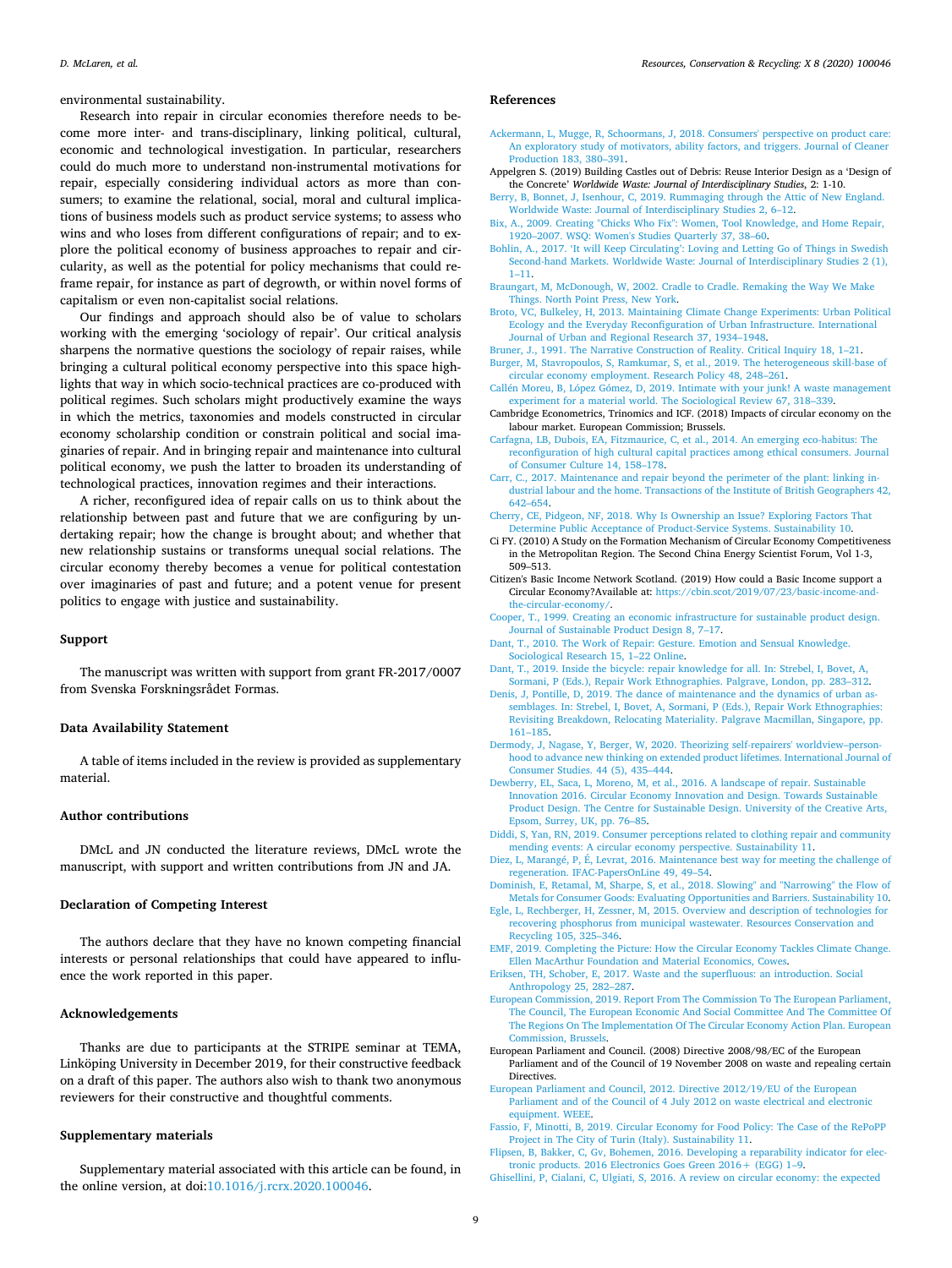[transition to a balanced interplay of environmental and economic systems. Journal of](http://refhub.elsevier.com/S2590-289X(20)30017-7/sbref0034) [Cleaner Production 114, 11–32.](http://refhub.elsevier.com/S2590-289X(20)30017-7/sbref0034)

<span id="page-9-44"></span>[Graham, S, Thrift, N, 2007. Out of Order: Understanding Repair and Maintenance.](http://refhub.elsevier.com/S2590-289X(20)30017-7/sbref0035) [Theory, Culture & Society 24, 1–25.](http://refhub.elsevier.com/S2590-289X(20)30017-7/sbref0035)

- <span id="page-9-35"></span>[Graziano, V, Trogal, K, 2017. The politics of collective repair: examining object-relations](http://refhub.elsevier.com/S2590-289X(20)30017-7/sbref0036) [in a postwork society. Cultural Studies 31, 634–658.](http://refhub.elsevier.com/S2590-289X(20)30017-7/sbref0036)
- <span id="page-9-7"></span>[Gregson, N, Crang, M, Fuller, S, et al., 2015. Interrogating the circular economy: the](http://refhub.elsevier.com/S2590-289X(20)30017-7/sbref0037) [moral economy of resource recovery in the EU. Economy and Society 44, 218–243.](http://refhub.elsevier.com/S2590-289X(20)30017-7/sbref0037)
- <span id="page-9-48"></span>[Gregson, N, Metcalfe, A, Crewe, L, 2009. Practices of Object Maintenance and Repair:](http://refhub.elsevier.com/S2590-289X(20)30017-7/sbref0038) [How consumers attend to consumer objects within the home. Journal of Consumer](http://refhub.elsevier.com/S2590-289X(20)30017-7/sbref0038) [Culture 9, 248–272.](http://refhub.elsevier.com/S2590-289X(20)30017-7/sbref0038)
- <span id="page-9-71"></span>[Harvey, D., 2010. The Enigma of Capital and the Crises of Capitalism. Oxford University](http://refhub.elsevier.com/S2590-289X(20)30017-7/sbref0039) [Press, Oxford](http://refhub.elsevier.com/S2590-289X(20)30017-7/sbref0039).
- <span id="page-9-40"></span>[Henke, CR., 2000. The Mechanics of Workplace Order: Toward a Sociology of Repair.](http://refhub.elsevier.com/S2590-289X(20)30017-7/sbref0040) [Berkeley Journal of Sociology 44, 55–81](http://refhub.elsevier.com/S2590-289X(20)30017-7/sbref0040).
- <span id="page-9-46"></span>[Henke, CR., 2017. The Sustainable University: Repair as Maintenance and](http://refhub.elsevier.com/S2590-289X(20)30017-7/sbref0041) [Transformation. Continent 6, 40–45.](http://refhub.elsevier.com/S2590-289X(20)30017-7/sbref0041)
- <span id="page-9-41"></span>[Henke, CR., 2019. Negotiating Repair: the infrastructural contexts of practice and power.](http://refhub.elsevier.com/S2590-289X(20)30017-7/sbref0042) [In: Strebel, I, Bovet, A, Sormani, P \(Eds.\), Repair Work Ethnographies. Palgrave](http://refhub.elsevier.com/S2590-289X(20)30017-7/sbref0042) [Macmillan, London, pp. 255–282](http://refhub.elsevier.com/S2590-289X(20)30017-7/sbref0042).
- <span id="page-9-20"></span>[Hernandez, RJ, Miranda, C, Goñi, J, 2020. Empowering Sustainable Consumption by](http://refhub.elsevier.com/S2590-289X(20)30017-7/sbref0043) [Giving Back to Consumers the 'Right to Repair'. Sustainability 12, 850.](http://refhub.elsevier.com/S2590-289X(20)30017-7/sbref0043)
- <span id="page-9-37"></span><span id="page-9-18"></span>[Hickel, J, Kallis, G, 2019. Is Green Growth Possible? New Political Economy 1–18.](http://refhub.elsevier.com/S2590-289X(20)30017-7/sbref0044) [Hobson, K., 2019. 'Small stories of closing loops': social circularity and the everyday](http://refhub.elsevier.com/S2590-289X(20)30017-7/sbref0045) [circular economy. Climatic Change](http://refhub.elsevier.com/S2590-289X(20)30017-7/sbref0045).
- <span id="page-9-6"></span>[Hobson, K, Lynch, N, 2016. Diversifying and de-growing the circular economy: Radical](http://refhub.elsevier.com/S2590-289X(20)30017-7/sbref0046) [social transformation in a resource-scarce world. Futures 82, 15–25](http://refhub.elsevier.com/S2590-289X(20)30017-7/sbref0046).
- <span id="page-9-72"></span>[Houston, L., 2019. Mobile Phone repair Knowledge in Downtown Kampala: Local and](http://refhub.elsevier.com/S2590-289X(20)30017-7/sbref0047) [Trans-local Circulations. In: Strebel, I, Bovet, A, Sormani, P \(Eds.\), Repair Work](http://refhub.elsevier.com/S2590-289X(20)30017-7/sbref0047) [Ethnographies. Palgrave, London, pp. 129–160](http://refhub.elsevier.com/S2590-289X(20)30017-7/sbref0047).
- <span id="page-9-63"></span>[Houston, L, Jackson, SJ, Rosner, DK, et al., 2016. Values in Repair. CHI Conference on](http://refhub.elsevier.com/S2590-289X(20)30017-7/sbref0048) [Human Factors in Computing Systems \(CHI '16\)](http://refhub.elsevier.com/S2590-289X(20)30017-7/sbref0048).
- <span id="page-9-27"></span>[Iacovidou, E, Velenturf, APM, Purnell, P, 2019. Quality of resources: A typology for](http://refhub.elsevier.com/S2590-289X(20)30017-7/sbref0049) [supporting transitions towards resource efficiency using the single-use plastic bottle](http://refhub.elsevier.com/S2590-289X(20)30017-7/sbref0049) [as an example. Science of the Total Environment 647, 441–448.](http://refhub.elsevier.com/S2590-289X(20)30017-7/sbref0049)
- <span id="page-9-34"></span>[Isenhour, C, Reno, J, 2019. On Materiality and Meaning: Ethnographic Engagements with](http://refhub.elsevier.com/S2590-289X(20)30017-7/sbref0050) [Reuse, Repair & Care. Worldwide Waste: Journal of Interdisciplinary Studies 2](http://refhub.elsevier.com/S2590-289X(20)30017-7/sbref0050) [\(1\), 1–8](http://refhub.elsevier.com/S2590-289X(20)30017-7/sbref0050).
- <span id="page-9-38"></span>[Jackson, SJ., 2014. Rethinking Repair. In: Gillespie, T, Boczkowski, P, Foot, K \(Eds.\),](http://refhub.elsevier.com/S2590-289X(20)30017-7/sbref0051) [Media Technologies: Essays on Communication, Materiality and Society. MIT Press,](http://refhub.elsevier.com/S2590-289X(20)30017-7/sbref0051) [Cambridge MA](http://refhub.elsevier.com/S2590-289X(20)30017-7/sbref0051).
- <span id="page-9-39"></span>[Jackson, SJ., 2019. Repair as Transition: Time, Materiality and Hope. In: Strebel, I, Bovet,](http://refhub.elsevier.com/S2590-289X(20)30017-7/sbref0052) [A, Sormani, P \(Eds.\), Repair Work Ethnographies. Palgrave, London, pp. 337–348.](http://refhub.elsevier.com/S2590-289X(20)30017-7/sbref0052) [Jackson, SJ, Kang, L, 2014. Breakdown, Obsolescence and Reuse: HCI and the Art of](http://refhub.elsevier.com/S2590-289X(20)30017-7/sbref0053)
- <span id="page-9-56"></span>[Repair. CHI'14, Toronto](http://refhub.elsevier.com/S2590-289X(20)30017-7/sbref0053).
- <span id="page-9-36"></span>[Jackson, T., 2009. Prosperity without growth? The transition to a sustainable economy.](http://refhub.elsevier.com/S2590-289X(20)30017-7/sbref0054) [Routledge, London](http://refhub.elsevier.com/S2590-289X(20)30017-7/sbref0054).
- <span id="page-9-49"></span>[Jacobs, JM, Cairns, S, 2012. Ecologies of Dwelling: Maintaining High-Rise Housing in](http://refhub.elsevier.com/S2590-289X(20)30017-7/sbref0055) [Singapore. In: Bridge, G, Watson, S \(Eds.\), The New Blackwell Companion to the City.](http://refhub.elsevier.com/S2590-289X(20)30017-7/sbref0055) [Wiley-Blackwell, London, pp. 79–94.](http://refhub.elsevier.com/S2590-289X(20)30017-7/sbref0055)
- <span id="page-9-13"></span>[Jansson, K., 2016. Circular economy in shipbuilding and marine networks - A focus on](http://refhub.elsevier.com/S2590-289X(20)30017-7/sbref0056) [remanufacturing in ship repair. IFIP Advances in Information and Communication](http://refhub.elsevier.com/S2590-289X(20)30017-7/sbref0056) [Technology. 661–671.](http://refhub.elsevier.com/S2590-289X(20)30017-7/sbref0056)
- <span id="page-9-0"></span>[Jessop, B., 2004. Spatial Fixes, Temporal Fixes, and Spatio-Temporal Fixes. Department of](http://refhub.elsevier.com/S2590-289X(20)30017-7/sbref0057) [Sociology, Lancaster University, Lancaster UK](http://refhub.elsevier.com/S2590-289X(20)30017-7/sbref0057).
- <span id="page-9-28"></span>[Kaddoura, M, Kambanou, ML, Tillman, A-M, et al., 2019. Is Prolonging the Lifetime of](http://refhub.elsevier.com/S2590-289X(20)30017-7/sbref0058) [Passive Durable Products a Low-Hanging Fruit of a Circular Economy? A Multiple](http://refhub.elsevier.com/S2590-289X(20)30017-7/sbref0058) [Case Study. . Sustainability 11, 4819.](http://refhub.elsevier.com/S2590-289X(20)30017-7/sbref0058)
- <span id="page-9-8"></span>[Kalmykova, Y, Sadagopan, M, Rosado, L, 2018. Circular economy – From review of](http://refhub.elsevier.com/S2590-289X(20)30017-7/sbref0059) [theories and practices to development of implementation tools. Resources,](http://refhub.elsevier.com/S2590-289X(20)30017-7/sbref0059) [Conservation and Recycling 135, 190–201](http://refhub.elsevier.com/S2590-289X(20)30017-7/sbref0059).
- <span id="page-9-66"></span>[Katz, E., 2000. The Big Lie: Human Restoration of Nature. Throop, W \(Ed.\), The Big Lie:](http://refhub.elsevier.com/S2590-289X(20)30017-7/sbref0060) [Human Restoration of Nature. Enviromental Restoration Ethics, Theory and Practice](http://refhub.elsevier.com/S2590-289X(20)30017-7/sbref0060) [83–93](http://refhub.elsevier.com/S2590-289X(20)30017-7/sbref0060).
- <span id="page-9-5"></span>[Kirchherr, J, Reike, D, Hekkert, M, 2017. Conceptualizing the circular economy: An](http://refhub.elsevier.com/S2590-289X(20)30017-7/sbref0061) [analysis of 114 definitions. Resources, Conservation and Recycling 127, 221–232](http://refhub.elsevier.com/S2590-289X(20)30017-7/sbref0061). [Klein, N., 2007. The Shock Doctrine. Penguin, London.](http://refhub.elsevier.com/S2590-289X(20)30017-7/sbref0062)
- <span id="page-9-64"></span><span id="page-9-53"></span>[Kosnik, E., 2018. Production for consumption: Prosumer, citizen-consumer, and ethical](http://refhub.elsevier.com/S2590-289X(20)30017-7/sbref0063) [consumption in a postgrowth context. Economic Anthropology 5, 123–134.](http://refhub.elsevier.com/S2590-289X(20)30017-7/sbref0063)
- <span id="page-9-61"></span>[Lees, L., 2008. Gentrification and Social Mixing: Towards an Inclusive Urban](http://refhub.elsevier.com/S2590-289X(20)30017-7/sbref0064) [Renaissance? Urban Studies 45, 2449–2470.](http://refhub.elsevier.com/S2590-289X(20)30017-7/sbref0064)
- <span id="page-9-24"></span>[Leino, M, Pekkarinen, J, Soukka, R, 2016. The Role of Laser Additive Manufacturing](http://refhub.elsevier.com/S2590-289X(20)30017-7/sbref0065) [Methods of Metals in Repair, Refurbishment and Remanufacturing – Enabling](http://refhub.elsevier.com/S2590-289X(20)30017-7/sbref0065) [Circular Economy. Physics Procedia 83, 752–760.](http://refhub.elsevier.com/S2590-289X(20)30017-7/sbref0065)
- <span id="page-9-12"></span>[Liu, WQ, Mo, JY, Gu, CK, 2016. The Development Situation, Future and Counter Measures](http://refhub.elsevier.com/S2590-289X(20)30017-7/sbref0066) [of Remanufacturing Industry in China. Frontiers of Engineering Management 3,](http://refhub.elsevier.com/S2590-289X(20)30017-7/sbref0066) [123–131](http://refhub.elsevier.com/S2590-289X(20)30017-7/sbref0066).
- <span id="page-9-67"></span>Lowe A. (2016) Maker skills - a new hope for the Circular Economy? Royal Society of Arts, Available at: [http://www.greatrecovery.org.uk/resources/maker-skills-a-new-hope](http://www.greatrecovery.org.uk/resources/maker-skills-a-new-hope-for-the-circular-economy/)[for-the-circular-economy/.](http://www.greatrecovery.org.uk/resources/maker-skills-a-new-hope-for-the-circular-economy/)
- <span id="page-9-15"></span>[Ludeke-Freund, F, Gold, S, Bocken, NMP, 2019. A Review and Typology of Circular](http://refhub.elsevier.com/S2590-289X(20)30017-7/sbref0068) [Economy Business Model Patterns. Journal of Industrial Ecology 23, 36–61.](http://refhub.elsevier.com/S2590-289X(20)30017-7/sbref0068)
- <span id="page-9-58"></span><span id="page-9-30"></span>[Luke, N, Kaika, M, 2019. Ripping the Heart out of Ancoats: Collective Action to Defend](http://refhub.elsevier.com/S2590-289X(20)30017-7/sbref0069) [Infrastructures of Social Reproduction against Gentrification. Antipode 51, 579–600.](http://refhub.elsevier.com/S2590-289X(20)30017-7/sbref0069) [MacArthur, E., 2012. A circular economy tackles the root problems of overconsumption.](http://refhub.elsevier.com/S2590-289X(20)30017-7/sbref0070) [The Guardian. January 31st](http://refhub.elsevier.com/S2590-289X(20)30017-7/sbref0070).
- <span id="page-9-33"></span>[Makov, T, Font Vivanco, D, 2018. Does the Circular Economy Grow the Pie? The Case of](http://refhub.elsevier.com/S2590-289X(20)30017-7/sbref0071) [Rebound Effects From Smartphone Reuse. Frontiers in Energy Research 6, 39](http://refhub.elsevier.com/S2590-289X(20)30017-7/sbref0071).
- <span id="page-9-43"></span>[Martinez, F., 2019. Introduction: Insiders' Manual to Breakdown. In: Martinez, F,](http://refhub.elsevier.com/S2590-289X(20)30017-7/sbref0072) [Laviolette, P \(Eds.\), Repair, Brokenness, Breakthrough. New York and Oxford:](http://refhub.elsevier.com/S2590-289X(20)30017-7/sbref0072) [Berghahn.](http://refhub.elsevier.com/S2590-289X(20)30017-7/sbref0072)
- <span id="page-9-42"></span>[Martínez, F., 2017. Waste is not the end. For an anthropology of care, maintenance and](http://refhub.elsevier.com/S2590-289X(20)30017-7/sbref0073) [repair. Social Anthropology 25, 346–350](http://refhub.elsevier.com/S2590-289X(20)30017-7/sbref0073).
- <span id="page-9-68"></span><span id="page-9-62"></span>[Martinez, M., 2014. Squatting for justice: Bringing Life to the city. ROAR Magazine.](http://refhub.elsevier.com/S2590-289X(20)30017-7/sbref0074) Matofska B. (2016) What is the Sharing Economy?Available at: [https://www.](https://www.thepeoplewhoshare.com/blog/what-sharing-economy) [thepeoplewhoshare.com/blog/what-sharing-economy.](https://www.thepeoplewhoshare.com/blog/what-sharing-economy)
- <span id="page-9-70"></span>[McLaren, D, Agyeman, J, 2015. Sharing Cities: A case for truly smart and sustainable](http://refhub.elsevier.com/S2590-289X(20)30017-7/sbref0076) [cities. MIT Press, Cambridge MA.](http://refhub.elsevier.com/S2590-289X(20)30017-7/sbref0076)
- <span id="page-9-3"></span>[McLaren, DP., 2018. In a broken world: Towards an ethics of repair in the Anthropocene.](http://refhub.elsevier.com/S2590-289X(20)30017-7/sbref0077) [The Anthropocene Review 5, 136–154](http://refhub.elsevier.com/S2590-289X(20)30017-7/sbref0077).
- <span id="page-9-16"></span>[Mendoza, JMF, Gallego-Schmid, A, Rivera, XCS, et al., 2019. Sustainability assessment of](http://refhub.elsevier.com/S2590-289X(20)30017-7/sbref0078) [home-made solar cookers for use in developed countries. Science of the Total](http://refhub.elsevier.com/S2590-289X(20)30017-7/sbref0078) [Environment 648, 184–196.](http://refhub.elsevier.com/S2590-289X(20)30017-7/sbref0078)
- <span id="page-9-54"></span>[Middleton, J.Mending, 2014. In: Fletcher, K, Tham, M \(Eds.\), Routledge Handbook of](http://refhub.elsevier.com/S2590-289X(20)30017-7/sbref0079) [Sustainability and Fashion. Routledge, London](http://refhub.elsevier.com/S2590-289X(20)30017-7/sbref0079).
- <span id="page-9-14"></span>[Migliore, M, Talamo, C, Paganin, G, 2020. Reuse as a Bridge Between Waste Prevention](http://refhub.elsevier.com/S2590-289X(20)30017-7/sbref0080) and the Circular Economy. *[Springer Tracts in Civil Engineering](http://refhub.elsevier.com/S2590-289X(20)30017-7/sbref0080)*, pp. 77–101.
- <span id="page-9-11"></span>[Milios, L., 2018. Advancing to a Circular Economy: three essential ingredients for a](http://refhub.elsevier.com/S2590-289X(20)30017-7/sbref0081) [comprehensive policy mix. Sustainability Science 13, 861–878.](http://refhub.elsevier.com/S2590-289X(20)30017-7/sbref0081)
- <span id="page-9-17"></span>[Mugge, R, 2017. A consumer's perspective on the circular economy. In: In: Chapman, J](http://refhub.elsevier.com/S2590-289X(20)30017-7/sbref0055a) [\(Ed.\), Routledge Handbook of Sustainable Product Design Routledge, London, pp.](http://refhub.elsevier.com/S2590-289X(20)30017-7/sbref0055a) [374–390](http://refhub.elsevier.com/S2590-289X(20)30017-7/sbref0055a).
- <span id="page-9-32"></span>Nabudere, DW, 2013. *[From agriculture to agricology: towards a glocal circular economy](http://refhub.elsevier.com/S2590-289X(20)30017-7/sbref0003a)*. Real [African Publishers, Johannesburg.](http://refhub.elsevier.com/S2590-289X(20)30017-7/sbref0003a)
- <span id="page-9-31"></span>[Nakajima, K, Matsumoto, M, Murakami, H, et al., 2019. Development of multi-value](http://refhub.elsevier.com/S2590-289X(20)30017-7/sbref0083) [circulation based on remanufacturing.](http://refhub.elsevier.com/S2590-289X(20)30017-7/sbref0083) *Materiaux & Techniques* 107.
- <span id="page-9-2"></span>[Niskanen, J, Anshelm, J, McLaren, DP, 2020. Local conflicts and national consensus: The](http://refhub.elsevier.com/S2590-289X(20)30017-7/sbref0084) [strange case of circular economy in Sweden. Journal of Cleaner Production 261](http://refhub.elsevier.com/S2590-289X(20)30017-7/sbref0084).
- <span id="page-9-23"></span>[Nissen, NF, Schischke, K, Proske, M, et al., 2017. How modularity of electronic functions](http://refhub.elsevier.com/S2590-289X(20)30017-7/sbref0085) [can lead to longer product lifetimes. Research in Design Series 9 PLATE: Product](http://refhub.elsevier.com/S2590-289X(20)30017-7/sbref0085) [Lifetimes And The Environment \(2017, Delft\)](http://refhub.elsevier.com/S2590-289X(20)30017-7/sbref0085).
- <span id="page-9-69"></span>[Norris, L., 2019. Urban prototypes: Growing local circular cloth economies. Business](http://refhub.elsevier.com/S2590-289X(20)30017-7/sbref0086) [History 61, 205–224](http://refhub.elsevier.com/S2590-289X(20)30017-7/sbref0086).
- <span id="page-9-10"></span>[Nussholz, JLK., 2017. Circular Business Models: Defining a Concept and Framing an](http://refhub.elsevier.com/S2590-289X(20)30017-7/sbref0087) [Emerging Research Field. Sustainability 9](http://refhub.elsevier.com/S2590-289X(20)30017-7/sbref0087).
- <span id="page-9-22"></span>[Peiro, LT, Ardente, F, Mathieux, F, 2017. Design for Disassembly Criteria in EU Product](http://refhub.elsevier.com/S2590-289X(20)30017-7/sbref0088) [Policies for a More Circular Economy A Method for Analyzing Battery Packs in PC-](http://refhub.elsevier.com/S2590-289X(20)30017-7/sbref0088)[Tablets and Subnotebooks. Journal of Industrial Ecology 21, 731–741](http://refhub.elsevier.com/S2590-289X(20)30017-7/sbref0088).
- <span id="page-9-57"></span>[Podkalicka, A, Potts, J, 2013. Towards a general theory of thrift. International Journal of](http://refhub.elsevier.com/S2590-289X(20)30017-7/sbref0089) [Cultural Studies 17, 227–241.](http://refhub.elsevier.com/S2590-289X(20)30017-7/sbref0089)
- <span id="page-9-29"></span>[Poppelaars, F, Bakker, C, Van Engelen, J, 2018. Does Access Trump Ownership? Exploring](http://refhub.elsevier.com/S2590-289X(20)30017-7/sbref0090) [Consumer Acceptance of Access-Based Consumption in the Case of Smartphones.](http://refhub.elsevier.com/S2590-289X(20)30017-7/sbref0090) [Sustainability 10, 2133.](http://refhub.elsevier.com/S2590-289X(20)30017-7/sbref0090)
- <span id="page-9-21"></span>[Pozo Arcos, B, Balkenende, AR, Bakker, CA, et al., 2018. Product design for a circular](http://refhub.elsevier.com/S2590-289X(20)30017-7/sbref0091) [economy: Functional recovery on focus. Proceedings of International Design](http://refhub.elsevier.com/S2590-289X(20)30017-7/sbref0091) [Conference. DESIGN, pp. 2727–2738.](http://refhub.elsevier.com/S2590-289X(20)30017-7/sbref0091)
- <span id="page-9-51"></span>[Prabhu, J, Jain, S, 2015. Innovation and entrepreneurship in India: Understanding ju](http://refhub.elsevier.com/S2590-289X(20)30017-7/sbref0092)[gaad. Asia Pacific Journal of Management 32, 843–868.](http://refhub.elsevier.com/S2590-289X(20)30017-7/sbref0092)
- <span id="page-9-19"></span>[Prendeville, S, Hartung, G, Purvis, E, 2016. Makespaces: From redistributed manu](http://refhub.elsevier.com/S2590-289X(20)30017-7/sbref0093)[facturing to a circular economy. Smart Innovation, Systems and Technologies](http://refhub.elsevier.com/S2590-289X(20)30017-7/sbref0093) [577–588](http://refhub.elsevier.com/S2590-289X(20)30017-7/sbref0093).
- <span id="page-9-9"></span>[Reike, D, Vermeulen, WJV, Witjes, S, 2018. The circular economy: New or Refurbished as](http://refhub.elsevier.com/S2590-289X(20)30017-7/sbref0094) [CE 3.0? — Exploring Controversies in the Conceptualization of the Circular Economy](http://refhub.elsevier.com/S2590-289X(20)30017-7/sbref0094) [through a Focus on History and Resource Value Retention Options.](http://refhub.elsevier.com/S2590-289X(20)30017-7/sbref0094) *Resources*. [Conservation and Recycling 135, 246–264](http://refhub.elsevier.com/S2590-289X(20)30017-7/sbref0094).
- <span id="page-9-26"></span>[Riisgaard, H, Mosgaard, M, Zacho, KO, 2016. Local Circles in a Circular Economy - the](http://refhub.elsevier.com/S2590-289X(20)30017-7/sbref0095) [Case of Smartphone Repair in Denmark. European Journal of Sustainable](http://refhub.elsevier.com/S2590-289X(20)30017-7/sbref0095) [Development 5, 109–123](http://refhub.elsevier.com/S2590-289X(20)30017-7/sbref0095).
- <span id="page-9-45"></span>Rosner DK. (2014) Making Citizens, Reassembling Devices: On Gender and the Development of Contemporary Public Sites of Repair in Northern California. *Public Culture*26: 51-77.
- <span id="page-9-65"></span>[Rosner, DK, Ames, MG, 2014. Designing for Repair? Infrastructures and Materialities of](http://refhub.elsevier.com/S2590-289X(20)30017-7/sbref0097) [Breakdown. CSCW '14, Baltimore, Maryland, USA.](http://refhub.elsevier.com/S2590-289X(20)30017-7/sbref0097)
- <span id="page-9-25"></span>[Sauerwein, M, Doubrovski, E, Balkenende, R, et al., 2019. Exploring the potential of](http://refhub.elsevier.com/S2590-289X(20)30017-7/sbref0098) [additive manufacturing for product design in a circular economy. Journal of Cleaner](http://refhub.elsevier.com/S2590-289X(20)30017-7/sbref0098) [Production 226, 1138–1149](http://refhub.elsevier.com/S2590-289X(20)30017-7/sbref0098).
- <span id="page-9-1"></span>[Savini, F., 2019. The economy that runs on waste: accumulation in the circular city.](http://refhub.elsevier.com/S2590-289X(20)30017-7/sbref0099) [Journal of Environmental Policy & Planning 21, 675–691.](http://refhub.elsevier.com/S2590-289X(20)30017-7/sbref0099)
- <span id="page-9-47"></span>[Schubert, C., 2019. Repair Work as Inquiry and Improvisation: the Curious Case of](http://refhub.elsevier.com/S2590-289X(20)30017-7/sbref0100) [Medical Practice. In: Strebel, I, Bovet, A, Sormani, P \(Eds.\), Repair Work](http://refhub.elsevier.com/S2590-289X(20)30017-7/sbref0100) [Ethnographies. Palgrave Macmillan, pp. 31–60.](http://refhub.elsevier.com/S2590-289X(20)30017-7/sbref0100)
- <span id="page-9-59"></span><span id="page-9-52"></span>[Schumpeter, J., 1950. Capitalism, Socialism, and Democracy. Harper Collins, New York.](http://refhub.elsevier.com/S2590-289X(20)30017-7/sbref0101) [Schwenkel, C., 2015. Spectacular infrastructure and its breakdown in socialist Vietnam.](http://refhub.elsevier.com/S2590-289X(20)30017-7/sbref0102)
- <span id="page-9-4"></span>[American Ethnologist 42, 520–534.](http://refhub.elsevier.com/S2590-289X(20)30017-7/sbref0102) [Sennett, R., 2012. Together: The Rituals, Pleasures and Politics of Cooperation. Allen](http://refhub.elsevier.com/S2590-289X(20)30017-7/sbref0103) [Lane, London.](http://refhub.elsevier.com/S2590-289X(20)30017-7/sbref0103)
- <span id="page-9-50"></span>[Seyfang, G, Smith, A, 2007. Grassroots innovations for sustainable development: Towards](http://refhub.elsevier.com/S2590-289X(20)30017-7/sbref0104) [a new research and policy agenda. Environmental Politics 16, 584–603.](http://refhub.elsevier.com/S2590-289X(20)30017-7/sbref0104)
- <span id="page-9-60"></span>[Shareable, 2018. Sharing Cities: Activating the Urban Commons. Shareable, San](http://refhub.elsevier.com/S2590-289X(20)30017-7/sbref0105) [Francisco](http://refhub.elsevier.com/S2590-289X(20)30017-7/sbref0105).
- <span id="page-9-55"></span>[Shaw, WS., 2018. Trashion treasure: A longitudinal view of the allure and re-functioning](http://refhub.elsevier.com/S2590-289X(20)30017-7/sbref0106) [of discarded objects. Environment and Planning D: Society and Space 37, 122–141.](http://refhub.elsevier.com/S2590-289X(20)30017-7/sbref0106)